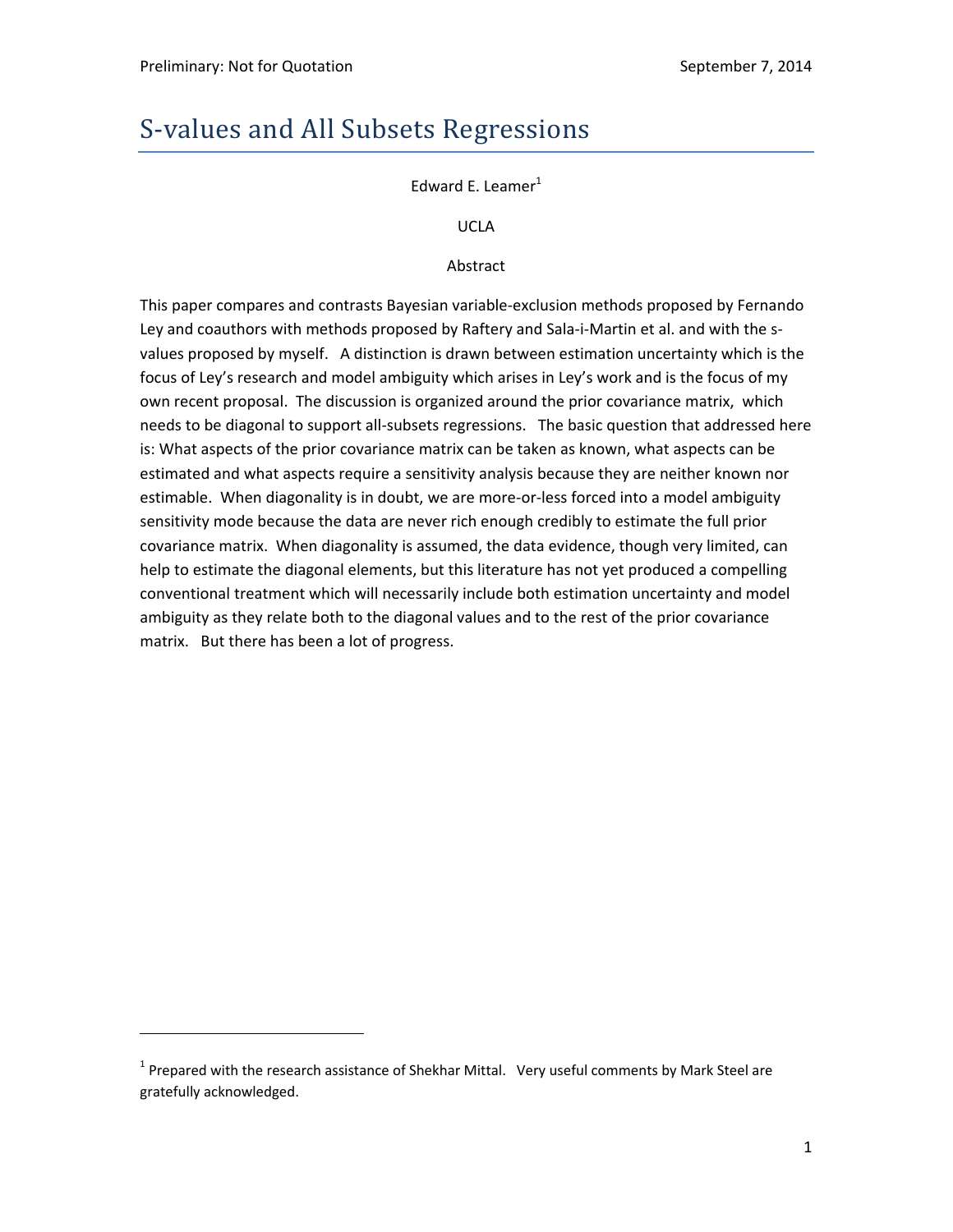# **1 Introduction**

Fernando Ley has been a coauthor on a series of important papers regarding Bayesian variable‐ inclusion methods for linear regression. Fernandez, Ley and Steel(2001a) offer a Bayesian study of the determinants of economic growth in a cross section of countries with large numbers of correlated explanatory variables and not-so-many observations, which is the kind of setting in which the data evidence can be too weak to estimate many of the regression coefficients with tolerable accuracy, if the all‐inclusive model is estimated with unconstrained ordinary least squares. There is consequently a need to supplement the data evidence with prior information to the effect that the coefficients are probably small, perhaps small enough that some variables can be dropped from the equation. If these priors are properly deployed, estimates are shrunk toward zero and have greater accuracy than the estimates of the all‐inclusive model, if the priors are correct.

This literature has suggested multiple ways of analyzing this type of data, including my own recent advice, Leamer(2014), which proposes a conventional measure of model ambiguity which I have called an s-value, to accompany a t-value and a p-value. The purpose of this paper is to compare and contrast the Bayesian alternatives to "all-inclusive" regression which have been proposed and studied by Fernandez, Ley and Steel(2001a) and by Sala‐i‐Martin, Doppelhofer and Miller (2004), by Ley and Steel(2009) and by Leamer(2014). These four papers are the focus because they all illustrate their proposals with a study of the same country‐growth data set, but I will refer to the larger literature as appropriate.

The conventional choice for the prior mean in this literature is zero. After that, in importance, come the second moments. Thus the principal question that organizes this discussion is "What is a wise conventional choice of a prior covariance matrix?" A lot of the energy of these papers focusses on higher order moments, which are important, but I think not so susceptible to conventional thinking. I do agree that the assumption of a normal distribution for a prior is not a wise convention, but I am not convinced which of the alternatives is the best choice That is a somewhat elliptical way of saying that the treatment of the variable inclusion probability as an estimable hyperparameter by Ley and Steel(2009) seems very much on the right track, though I prefer the convention that the inclusion probability is one.

Leamer(2014) is explicitly proposing a Bayesian context-minimal method to be used in diverse settings, at least as a first pass. With less rhetorical commitment, FLS and SDM and LS are also offering Bayesian alternatives to all-inclusive regression to be used in diverse settings. FLS, SDM, LS and L are thus all claiming (1) that the priors that are the foundations of their analyses more accurately capture "your" prior than the diffuse prior underlying unrestricted OLS estimates, and also (2) that explicit priors allow the design of variable inclusion methods that are superior to the ad hoc specification searches which are the main alternative, including stepwise (aka unwise) regression.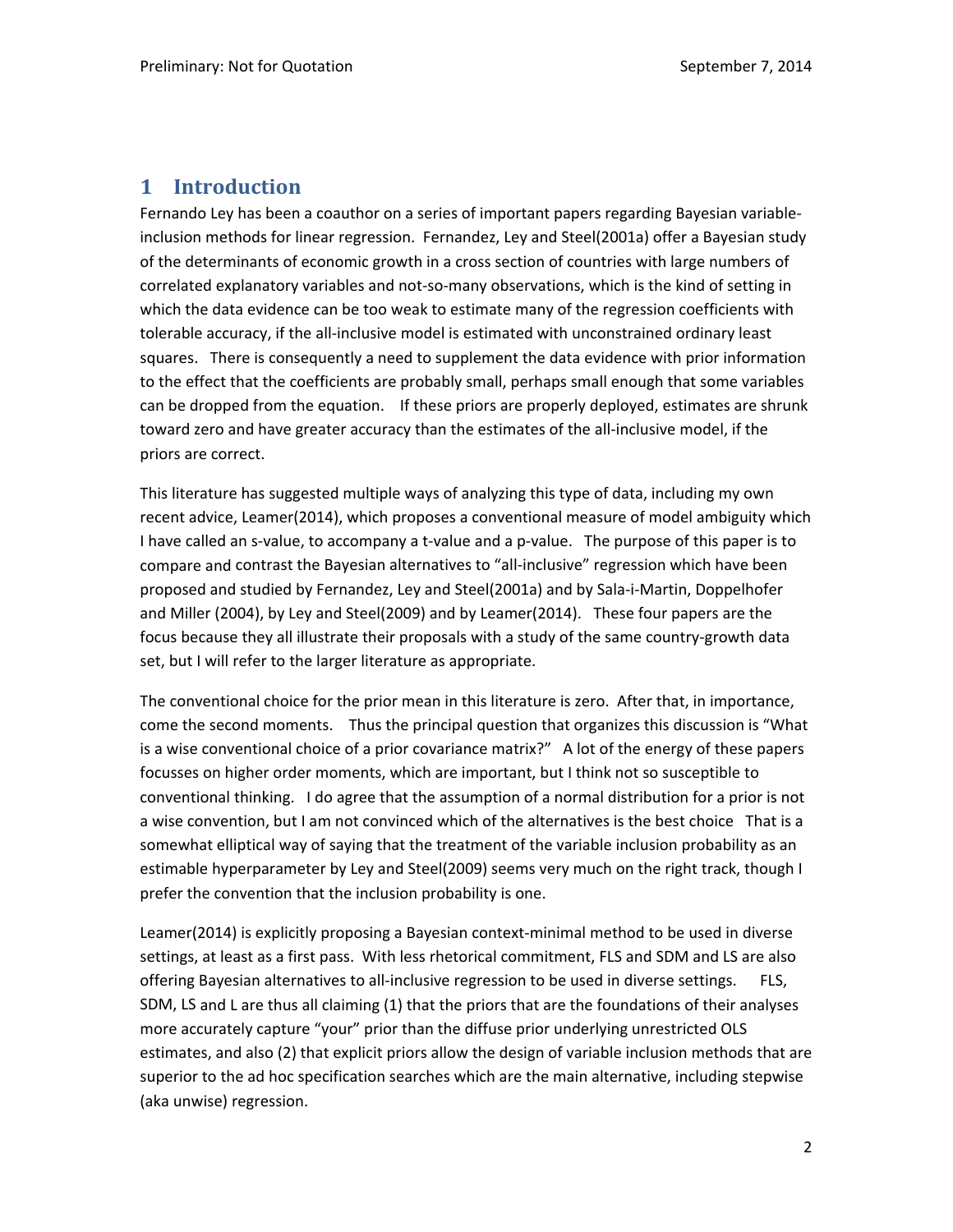Though all four papers use Bayesian approaches to studying the determinants of economic growth in a cross section of countries, they make conflicting conclusions. FLS(2001, abstract) conclude, "In contrast with Levine and Renelt(1992), our results broadly support the more "optimistic" conclusion of Sala‐i‐Martin (1997b), namely that some variables are *important* regressors for explaining cross-country growth patterns." SDM(2004, p. 833) similarly conclude "Our main results support Sala‐i‐Martin (1997a, b) rather than Levine and Renelt (1992): we find that a good number of economic variables have *robust* partial correlation with long-run growth." However, Leamer (2014, abstract) offers an opposite conclusion, "In contrast with the conclusion of Sala‐i‐Martin, Doppelhofer and Miller, I do not find many of these coefficient estimates to be *sturdy*, meaning their signs are ambiguous." A similar conclusion was reached by Ley and Steel(2009) who describe the dependence of their estimates of posterior variable‐ inclusion probabilities on how the inclusion probability (θ) and estimation shrinkage rate (g) are handled.

The three adjectives in italics (important, robust and sturdy) leave unclear exactly what the writers are referring to. The first step toward understanding these different conclusions is to be explicit about the two phases of a data analysis, (1) estimation and (2) sensitivity analysis, associated respectively with two kinds of errors that afflict the estimated regression coefficients: (1) statistical uncertainty as measured by t-values and p-values, and (2) model ambiguity revealed by a sensitivity analysis that perturbs features of the model (or prior) to determine if the estimates change very much, exemplified by Leamer's(2014) s‐values.

Both model ambiguity and model uncertainty are traditionally explored with ad hoc specification searches in which regressions with different subsets of explanatory variables are computed, leading to, for example, Sala-I-Martin's (1997) "I just ran two million regressions.<sup>2</sup>" Theoretically, model uncertainty has been approached classically with a study of the statistical properties (e.g. mean squared errors) of biased estimators that result when, for example, statistically insignificant variables are omitted. No conventional approach has emerged from this literature probably because the stepwise estimators that are routinely used do not yield smaller mean squared than unconstrained OLS for all parameter values, and this classical approach has no way of trading worsened MSE for some parameter values for improved MSE for other values. Thus enters the conversation Bayesian language which expresses a willingness to trade worsened MSE at *a priori* unlikely parameter values for improved MSE at *a priori* likely parameter values. This doesn't make the trade‐off problem disappear. It only provides a language which can, in principle, improve the conversation. We Bayesians have to make suggestions of prior distributions that our audience can live with, and explain why alternatives should be avoided. We need to do what we can to draw in an understandable way the borderline that separates the circumstances in which a method works well fromthe

 $2$  My extreme bounds analysis, Leamer(1978), tops that number by exploring analytically an infinity of regressions.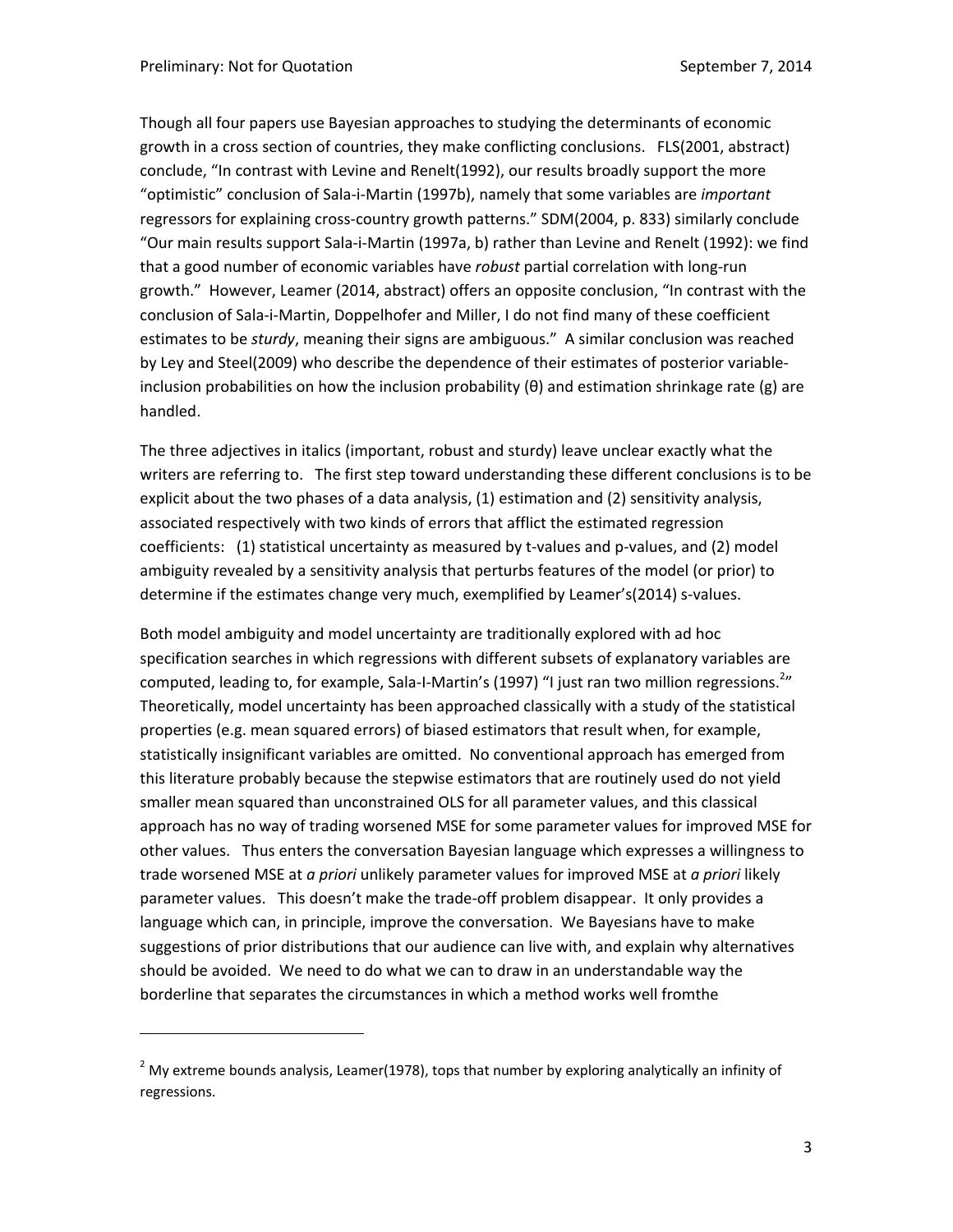circumstances in which there is a better approach. Ultimately, the choice of method is not a matter of mathematics or Monte Carlo studies of properties of estimators. It's a matter of wisdom and understanding, maybe more than you and I possess.

The one thing that this literature agrees on is that the prior distribution is located at zero. There are many settings in economics in which the coefficients are expected to equal one or to sum to one, and in those cases a transformation of variables will change the prior mean to zero, though you have to convince your audience as well as yourself of the wisdom of this step.

While the location of the prior is pretty straightforward, the rest is not. I like to begin with the normal‐normal case, a normal likelihood and a normal prior. This produces a familiar posterior mean which is a matrix weighted average of the unconstrained all‐inclusive OLS estimator and the zero vector, with weights equal to the sample and prior precision matrices. Generally, if the parameters of a model can be estimated with tolerable accuracy, we need to worry only about how properly to describe the statistical uncertainty, but if the data evidence is very weak, then we need to study model ambiguity by perturbing the values of the parameters (or hyperparameters) to discover how much they matter. If we treat the full prior covariance matrix as a set of unknown parameters, we are forced into a model ambiguity study because the sample provides only one noisy measure of the k-dimensional coefficient vector, which provides hardly any information about the full k×k prior covariance matrix.

The problem of estimating the prior covariance matrix becomes more manageable if the dimensionality is reduced by restricting some of the parameters to take on pre‐assigned values. This literature is based implicitly on the assumption that the prior covariance matrix is diagonal. This may not seem like a variable‐selection setting, but an important theorem of Leamer and Chamberlain (1976) discussed below expresses the usual posterior mean of the regression coefficient vector when the prior covariance matrix is *diagonal* as a weighted average of the 2<sup>k</sup> regressions found by including subsets of the k variables in all possible combinations. Very importantly, this result makes clear what is the informational basis all of these variable‐inclusion algorithms – *a priori* independence of the parameters. If you are not comfortable with this assumption for studying your data set, at least as an approximation, don't try omitting variables in an accidentally chosen coordinate system. That will make your inferences accidental too. (Parenthetically, this diagonality assumption is very much in doubt with the growth regression studied here because, among other issues, the setting has multiple measurements of the same basic concepts. Rather than seeking the one measurement that does the best job by omitting variables, it may be better to seek the linear combination that works best for each basic concept.)

The commitment to a coordinate system in which to omit variables is absolute in FLS, LS and SDM, but Leamer's sensitivity analysis relaxes that commitment by allowing non‐diagonal prior covariance matrices.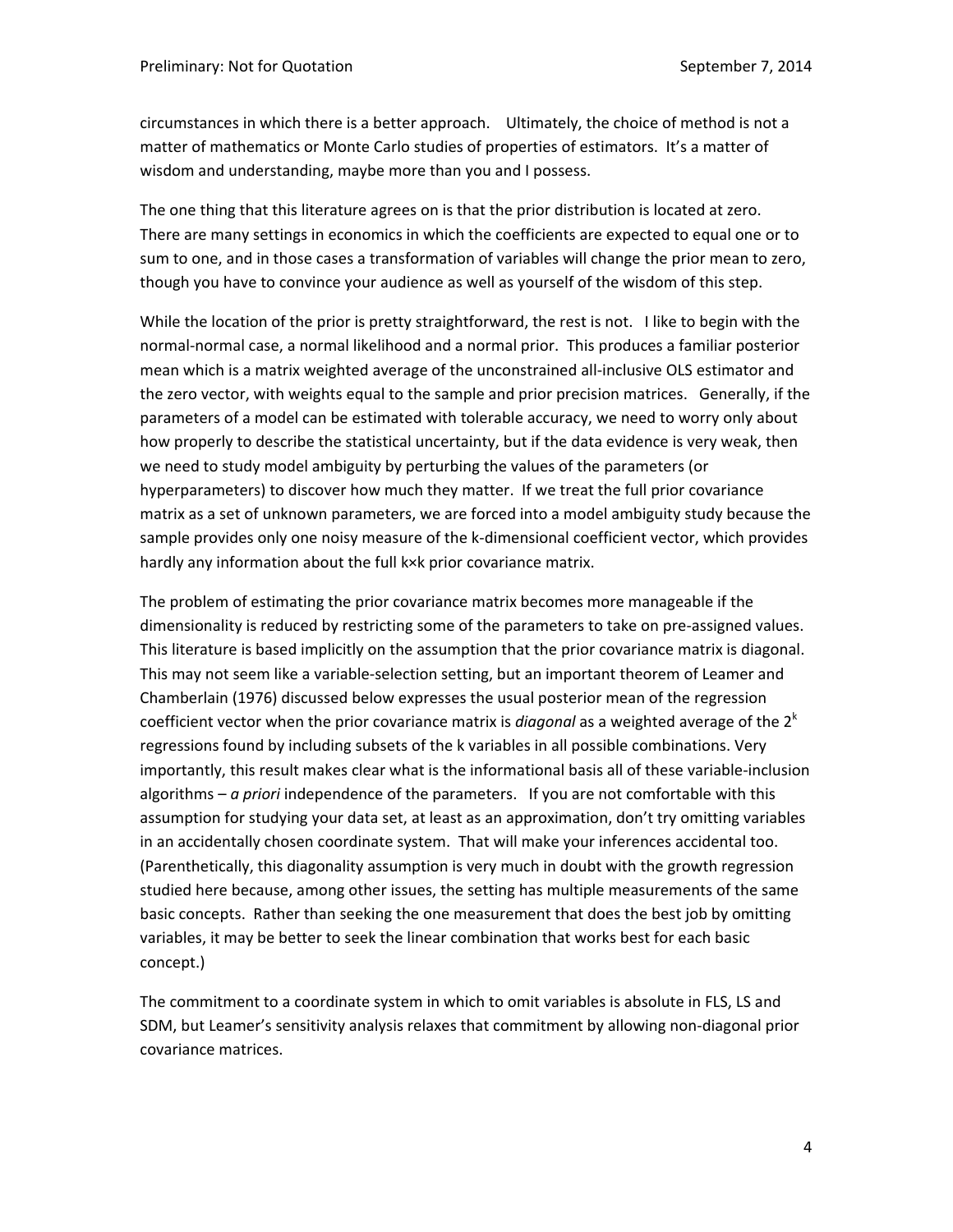The next step is to think about the relative sizes of the k prior variances. Is one coefficient more likely to be close to zero than another? The answer to this question depends on the scales used to measure the variables. Leamer(2014) proposes using explanatory variables that are normalized to have unit variance, in which case the coefficients become standardized beta‐ coefficients. This, he suggests, supports the use of a prior covariance matrix proportional to the identity matrix, which Leamer(2014) uses to trace out a one‐dimensional curve of posterior means (e.g. the ridge trace) and to define the range of perturbation of the prior covariance matrix in his proposed model ambiguity analysis. Estimates when the prior covariance matrix is proportional to the identity matrix can be expressed as weighted averages of principal component regressions, sometimes used to reduce the dimensionality of a regression model as an alternative to omitting variables. In other words, the Bayesian foundation for all subsets regression is a diagonal prior covariance matrix, while the Bayesian foundation for principal compenents regression is a prior covariance matrix proportional to the identity matrix. This Bayesian language thus turns something accidental like the choice of coordinate system and the choice of scales into something that is understandable based on the nature of the prior information.

Generally, if the prior covariance matrix is assumed to be proportional to a known matrix, then there are k observations (estimated coefficients) that could be used to estimate the proportionality factor, which would be enough observations to treat this as a statistical uncertainty problem not a model ambiguity problem if k is large. An example is the proposed estimation of the g-scalar by Ley and Steel(2012) and by Liang et. al.(2008).

Zero and infinity are two numbers that stay the same as the scale changes. Thus a way to obtain scale-invariant results is to assume that the diagonal elements of the prior covariance matrix can take on only one of these two values, corresponding respectively with including and excluding the variable. This is the SDM approach. A g‐prior produces a Bayes estimate which is a weighted average of the unconstrained OLS estimate and the zero vector, both of which are invariant to scale changes, as is their average provided that g is selected in a way that is scale invariant. The mixtures of g-priors of Ley and Steel(2012) for the same reason produce scaleinvariant estimates. I was surprised to discover that these mixtures of g-priors can be written in the usual matrix weighted form with the prior precision matrix equal to the sum of two matrices, one proportional to the sample precision matrix and the other a diagonal matrix.

Lurking in the background of these Bayesian averages of the all‐subsets regressions is a variable‐ inclusion model that determines if the prior variance is zero or infinity. If without thinking much you decide to treat every model as if it were equally probable, that's equivalent to having a variable inclusion probability θ equal to ½, which might seem "neutral" or "uninformed" but is actually extremely prejudicial against both small and large models.

A prior with mass equal to  $(1-\theta)$  at zero and with the remaining mass  $\theta$  distributed with mean zero and variance  $\gamma^2$  has a variance equal to θ  $\gamma^2$ . This prior variance has to be expected to be reasonably small if regression coefficients in large models are to be estimated accurately. It's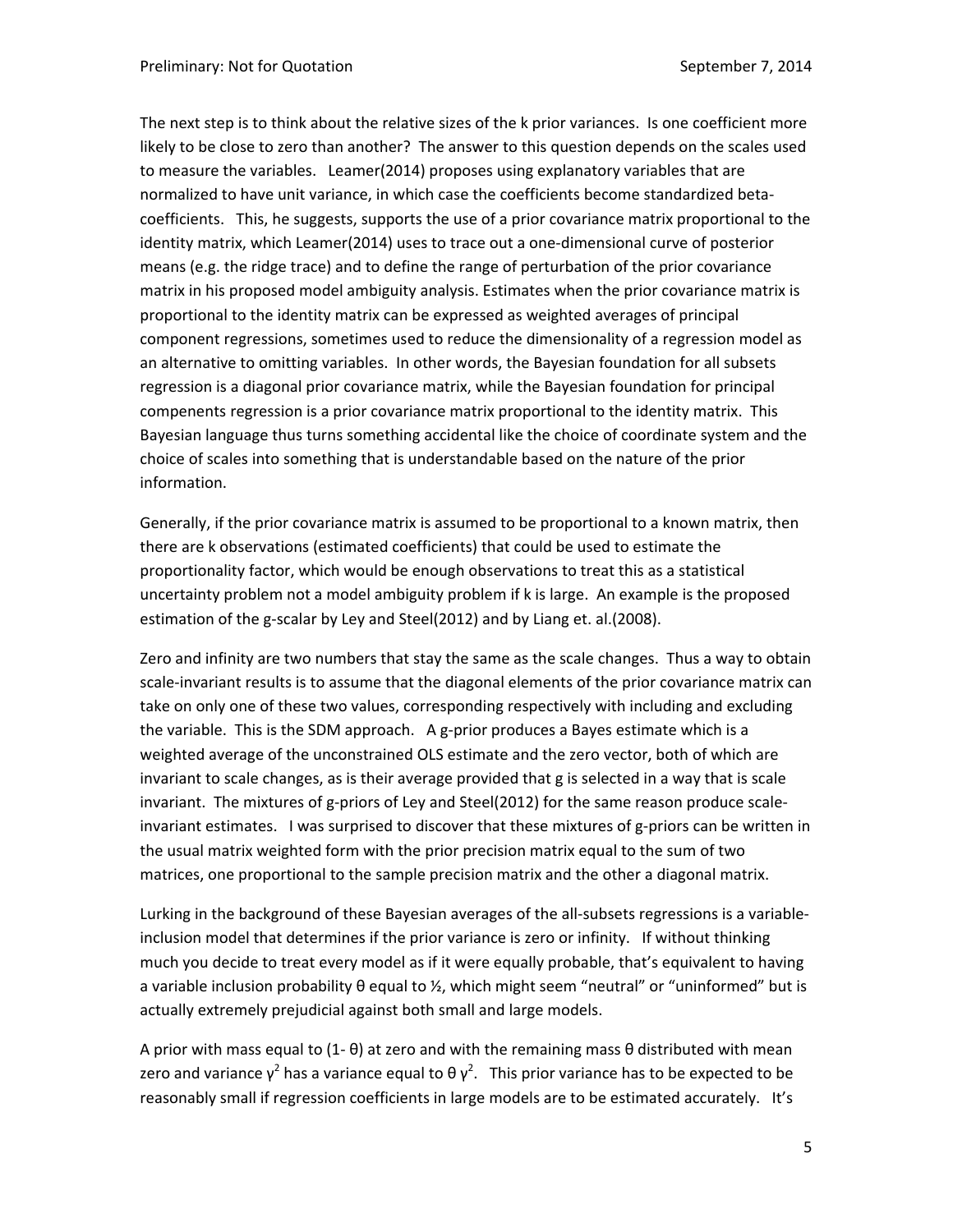the combination of large models (large θ) and diffuse priors (large  $\gamma^2$ ) that causes the problem. My approach has one model with all variables included,  $θ=1$ , but uses a proper prior distribution with a prior variance that diminishes as the model size increases. SDM in contrast use a diffuse prior for the coefficients but consider only values of  $\theta$  less than  $\frac{1}{2}$ .

Thus the first critical step is choice of coordinate system in which to constrain coefficients to equal zero. The next critical step is to decide which world we live in: lots of variables with small effects or a few variables with large effects. LS sidestep this second critical question by their proposal to "let the data speak" by treating θ and g as estimable parameters, but it seems best to accept the fact that the data voice is very soft with regard to the choice of prior covariance matrix, and what we think we hear the data saying has to be very much influenced by the amplifier of assumptions that we have placed beside the data. That reality leads to model ambiguity worries.

Model ambiguity formally enters the Bayesian analysis with the dual admission that priors matter and that priors are impossible to define precisely. All four papers discussed here use a Bayesian approach, explicitly allowing the prior to matter and to affect measures of statistical uncertainty. FLS do not perturb their recommended prior distribution, and thus do not address the model ambiguity problem. SDM do perturb their recommended prior distribution, in a limited one-dimensional way discussed below, and they do not find much model ambiguity, while LS conduct a related but two-dimensional sensitivity analysis, and uncover an unsettling amount of sensitivity. Thus when SDM refer to "important" variables and when FLS refer to support for SDM, this is mostly a reference to a prior-dependent measure of statistical uncertainty while the L quotation is all about model ambiguity, as are model sensitivity conclusions in LS and also the extreme bounds analysis used by Levine and Renelt.

In summary, the limited information that comes from a large‐k small‐n regression needs to be wisely allocated among the regression coefficients since standard errors with unconstrained OLS are often uncomfortably large. Our competitors (shamelessly) offer a push‐button approach: with a push of a button you can estimate the OLS and with a few more clicks you concentrate the information on a subset of coefficients by dropping some variables here and there. To compete against this standard practice, we need to automate as much as possible, and thus keep the number of clicks on the keyboard to a competitive few. Fernando Ley, his coauthors Mark Steel and Carmen Fernandez, Adrian Raftery, myself and others are all working to achieve the goal of a semi‐automated analysis that should work well in a broad set of circumstances. My basic contribution has been to distinguish clearly statistical uncertainty from model ambiguity, and to suggest a kind of interval arithmetic that produces an interval of equally good estimates (or t-values). When the interval is too wide to be useful, the data should be said to leave us confused. In other words, my contribution to econometrics is confusion. Confusion appears in the analysis of FLS, SDM and LS when they treat the variable inclusion probability and the regression coefficient shrinkage rates as ambiguous parameters.

We are not there yet, but we are making progress.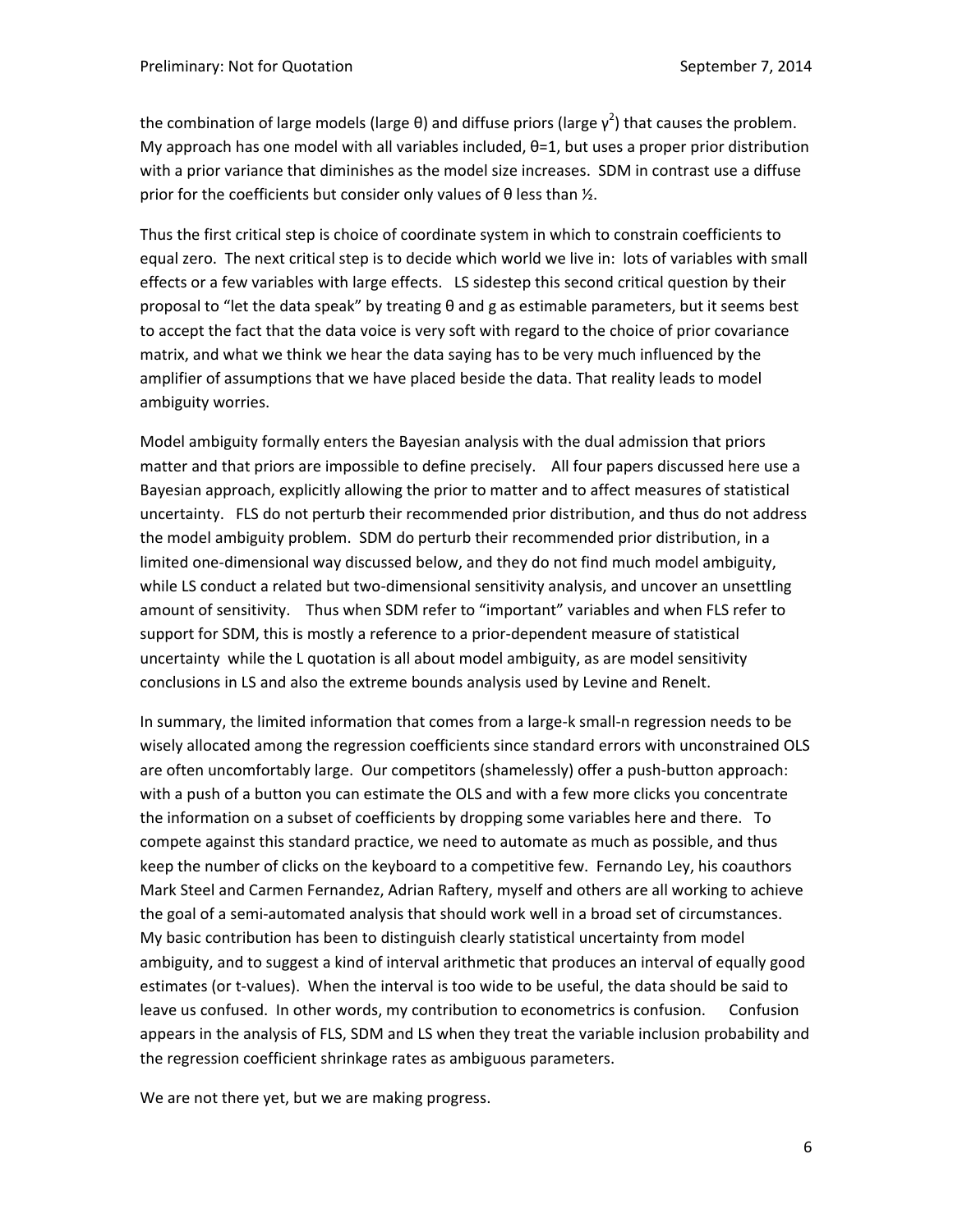These ideas are discussed in more detail in the sections to follow. The notation of the normal linear regression model with a normal prior distribution is presented in Section 2. The reader is reminded in Section 2 that a Bayes estimator with a diagonal prior covariance matrix is also a weighted average of the  $2^k$  regressions. Section 3 reviews the logic underlying the s-values presented more fully in my companion paper Leamer(2014). Section 4 explores the Bayesian "hypothesis‐testing" framework used by FLS and SDM, sometimes called "all‐subsets" regression, in which the overall estimate is a weighted average of the  $2<sup>k</sup>$  alternative estimates with different subsets of the k variables included in the model. I offer an explanation in Section 5 why I like my weights better. Section 6 compares and contrasts my inferences from the crosscountry growth data with the inferences suggested by SDM(2004). And Section 8 offers some concluding remarks of a promotional nature.

# **2 The Statistical Assumptions**

The data are assumed to consist of an  $(n \times 1)$  "dependent" variable vector **y** and an  $(n \times k)$ "explanatory" variable matrix **X.** It is assumed that the vector **y** conditional on **X** is normally distributed with mean **X** $\beta$  and covariance matrix  $\sigma^2$ I, were  $\beta$  is a ( $k \times 1$ ) vector of unknown "regression coefficients" that link **y** with **X**, and where  $\sigma^2$  is a scalar equal to the variance of each element of **y** given  $X\beta$ . The ordinary least squares estimate of  $\beta$  is then

**b** =  $(X'X)^{-1} X'Y = N^{-1} r$ , where **N= X'X**, and  $r = X'Y$ 

The corresponding sampling variance and precision matrices are

Variance(**b**) = 
$$
\sigma^2(X'X)^{-1} = H^{-1}
$$
 Precision(**b**) = **H** = (X'X)/  $\sigma^2$ 

Prior to the observation of *y* and *X* it is assumed that the analyst and possibly the analyst's audience have the opinion that the vector of coefficients  $\beta$  is probably close to zero. This vague statement allows for doubtful variables that probably have small coefficients and also allows for similar variables with coefficients that are probably about the same.

This state of mind is approximated with a normal prior distribution for  $\beta$  with mean vector  $\boldsymbol{0}$  and variance matrix *V1*. Then the posterior mean is the familiar matrix weighted average of the OLS estimate *b* and prior mean *0*, with weights proportional to the sample and prior precision matrices:

$$
\widehat{\beta}(V) = (H + V_1^{-1})^{-1} Hb. \tag{1}
$$

In much of this discussion, I duck the mathematical complications created by an uncertain residual variance  $\sigma^2$ , and replace it with the OLS unbiased estimator. This ignores the effect that the prior on the coefficients might have on the estimate of  $\sigma^2$ , larger because the error sum of squares becomes larger as the coefficients are shrunk toward zero, but smaller because the degrees of freedom adjustment becomes less, as it would if one dropped one or more variables. I am pretty confident that the conclusions drawn from a data set using the methods I propose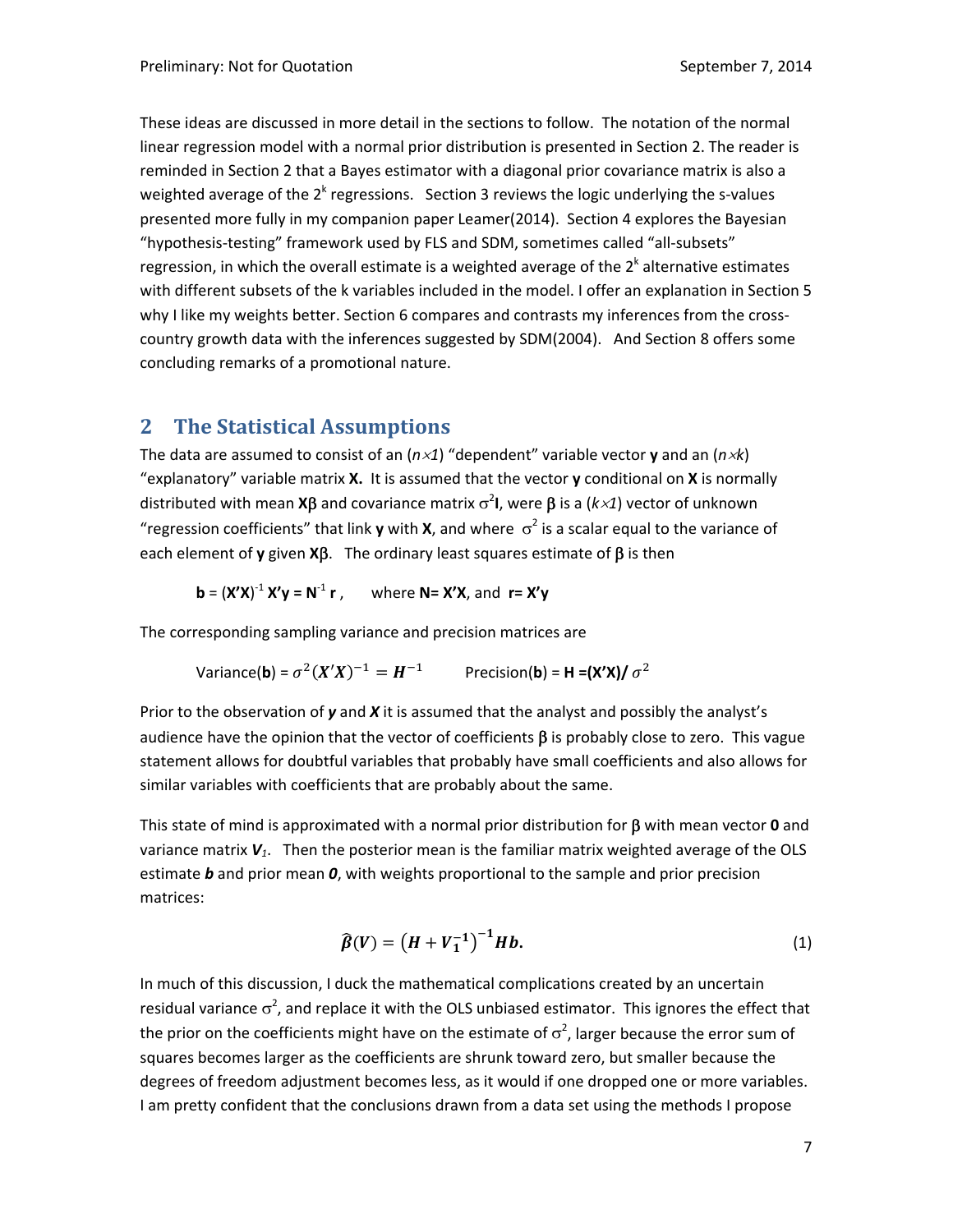would be only slightly different if a completely appropriate treatment of uncertain  $\sigma^2$  were used. $3$ 

# **3 Three Special Cases**

The literature that is being discussed here has implicitly been discussing three different prior precision matrices: diagonal, proportional to the identity and proportional to **H** (the g‐prior). Theorems described below link a diagonal prior precision to all‐subsets regressions and an identity prior precision matrix to principal component regression.

### **3.1 Diagonal Prior Precision Matrix and the 2k regressions**

SDM, FLS and LS propose solutions to the regression estimation problem that are weighted averages of the  $2<sup>k</sup>$  estimates formed when subsets of the variables are excluded. This creates computational difficulties since for k =67 in the data they study the number of alternative models is 1.48E+20. That is 148 quintillion, if you are interested.<sup>4</sup> This seems like an entirely different approach from the matrix weighted average (1) of OLS and the vector zero. However, a result of Leamer and Chamberlain (1976) expresses the Bayes estimate with a *diagonal* prior precision matrix as a weighted average of the  $2<sup>k</sup>$  regressions with weights reported in Theorem 1 below. This supports a rather different way of thinking about the  $2<sup>k</sup>$  regressions and also allows computation of weighted averages of the  $2<sup>k</sup>$  regressions without doing a quintillion calculations.

**Theorem 1**: The matrix weighted average  $\widehat{\boldsymbol{\beta}} = (\boldsymbol{H} + \boldsymbol{D}_1)^{-1} \boldsymbol{H} \boldsymbol{b}$ , with  $\boldsymbol{D}_1 = \text{diag}(d_1, d_2, d_k)$  a nonnegative diagonal matrix, can be written as a weighted average of the  $2^k$  estimates found by omitting variables in all combinations:

<sup>&</sup>lt;sup>3</sup> A different approach to estimating  $\sigma^2$  adopted by FLS is constrain the prior variance to be proportional to the residual variance  $\sigma^2$  in which case  $\sigma^2$  drops out of the expression (1). The conditioning on the residual variance  $\sigma^2$  has the peculiar feature that you do not know how sure you are about the probable sizes of the coefficients until you see the data, because the data informs you about the value of  $\sigma^2$ . The priors I have proposed do not have this conditioning on  $\sigma^2$ , but on this matter, a difficult choice must be made. One can go the FLS route which is a mathematically correct use of a peculiar prior, or one can remove the conditioning of the prior on  $\sigma^2$  and use an approximation to the posterior distribution that I have used with  $\sigma^2$  set equal to the unbiased estimate from the full model, or one can remove the conditioning of the prior on  $\sigma^2$  and do the numerical integration that is necessary to avoid this approximation. The problem with the third route is that it is difficult for estimation but nearly impossible for sensitivity analysis.

 $4$  SDM approximate this weighted average by sampling from the set of models and they report that a sample size of 89 million models is enough to approximate the posterior distribution with adequate accuracy.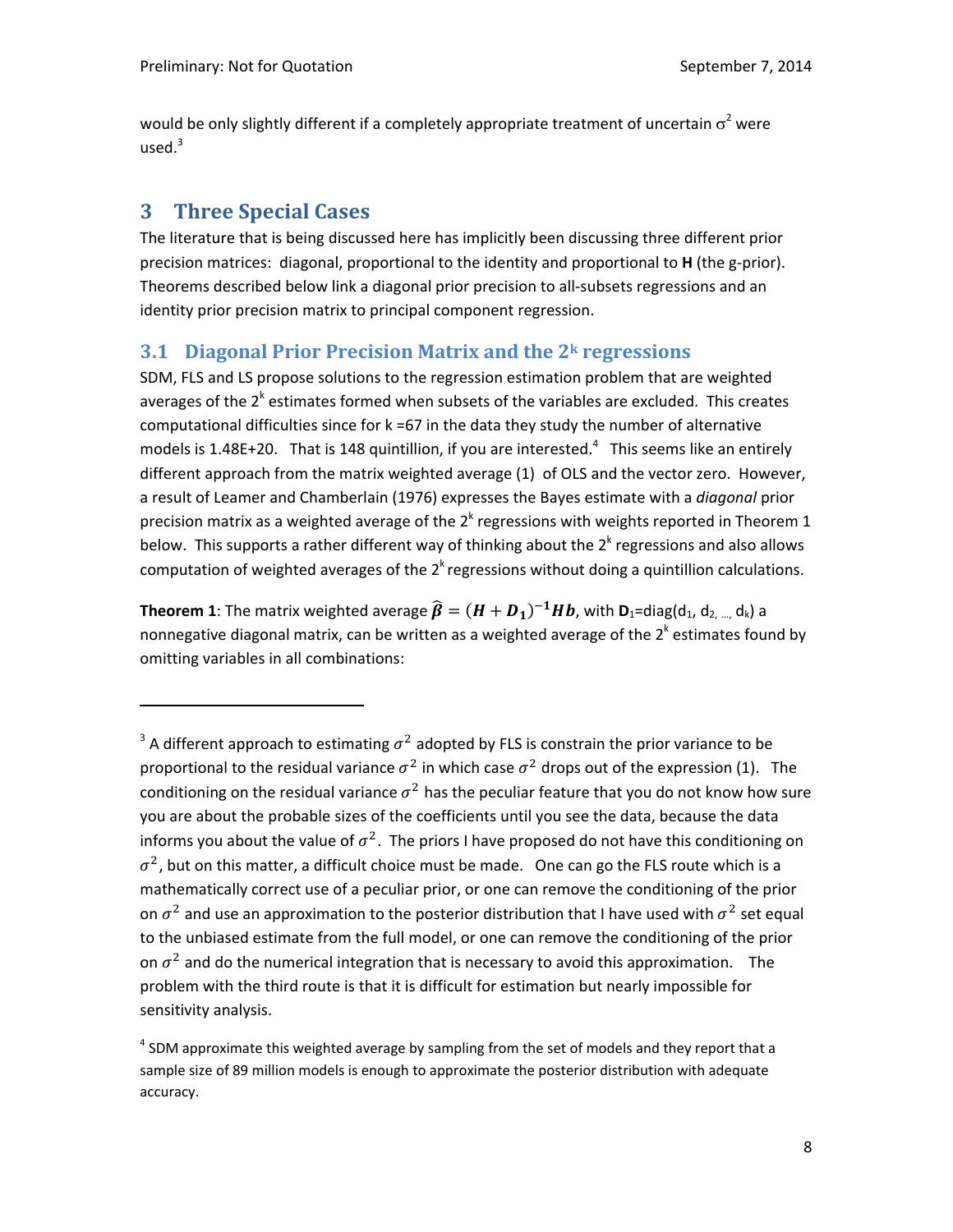$$
\hat{\beta} = (H + D_1)^{-1} Hb = \sum_{I} w_I b_I
$$
  

$$
w_I = \left(\prod_{i \in I} d_i\right) |H_{JJ}| / |H + D_1|
$$
 (2)  

$$
\sum_{I} w_I = 1
$$

where *I* is a subset of the first k integers selecting the omitted variables, *J* is the complementary set selecting variables to be included,  $\bm{b}_l$  is the constrained OLS estimate with  $\,\hat{\beta}_i=0$  for  $\,i\in I$  , and  $H_{II}$  is the sample precision matrix of the *included* variables conditional on the exclusion restrictions, with the understanding that when *I* is the full set of integers from 1 to k the determinant of the null matrix is one: 1≡det(*H*J) and when *I* is the empty set the product of the

diagonals is set to one, 
$$
\left(\prod_{i \notin I} d_i\right) = 1
$$
.<sup>5</sup>

# **3.2 Identity Prior Precision Matrix and principal component regressions**

Another result in Leamer and Chamberlain(1976) expresses the posterior mean when the prior precision matrix is proportional to the identity matrix as a weighted average of the k+1 principal component regressions.

**Theorem 2**: The matrix weighted average  $\widehat{\beta} = (H + \lambda I)^{-1} Hb$  can be written as a weighted average of the  $2^k$  estimates found by omitting variables in all combinations:

$$
\widehat{\beta} = (H + \lambda I)^{-1} Hb = \sum_{j=0}^{k} w_j c_j, \qquad \sum_{j=0}^{k} w_j = 1
$$

where  $c_i$  is the jth principal component point formed by "dropping" from the equation the j principal components of **H** with the smallest roots.

 $5$  The determinant of a precision matrix can be called the generalized precision. The weight on one of the  $2<sup>k</sup>$  regressions per this theorem is proportional to a kind of generalized precision of the coefficients equal to the product of the generalized *prior* precision of the *excluded* variables times the generalized *sample* precision of the coefficients of the *included* variables conditional on the exclusions, thus relying on the data for the included variables and the prior for the excluded variables.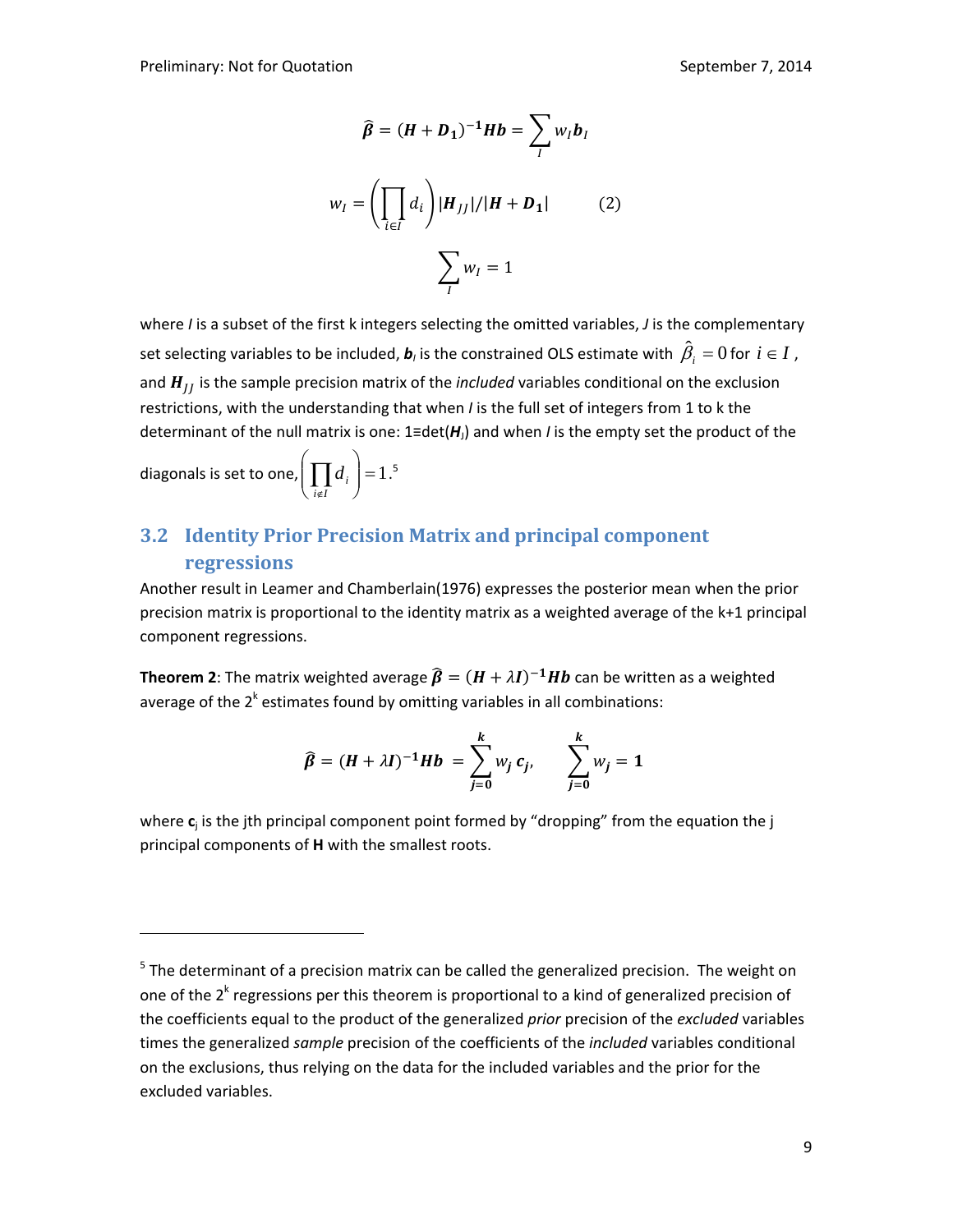#### **3.3 Mixtures of g‐priors**

A g-prior proposed by Zellner (1986) is like a previous data set with the same covariance structure as the current data but with zero estimates for all the coefficients. With the prior precision matrix equal to  $qH$ , the posterior mean is a weighted average of only two of the  $2<sup>k</sup>$ estimates: the unconstrained OLS estimate **b** and the vector zero:  $\hat{\beta}(V) = (H + gH)^{-1}Hb =$  $b/(1 + g)$ . If g=1/n the prior has a covariance structure that is the same as one sample observation, and the weight on the OLS estimate b becomes n/(1+n). I cannot think why this would be an appropriate prior distribution, except: it's mathematically convenient. Sometimes mathematical convenience alone is not a compelling argument. Certainly no economist that I know would compare the unconstrained OLS with the zero vector only. This g-prior sits unused on the theorist's shelf.

However, with *mixtures* of g‐priors proposed by Fernandez, Ley and Steel(2001b), Ley, Steel and Fernandez(2012) and Liang et.al. (2008) all  $2<sup>k</sup>$  estimates have non-zero weights. For that reason, these mysterious methods of estimation have some hope of being deployed but the designers need to come clean about the prior distribution that can justify the approach. In that regard it is troubling that one cannot see in the matrix weighted average (1) any logic for an estimate for model *I* to use the corresponding g-prior:  $\hat{\beta}_I(V) = (H_I + gH_I)^{-1}H_I b_I$  where  $H_I$  refers to the appropriate submatrix of *H***.** This makes the prior variance for a particular coefficient dependent on which other variables are included. But this property isn't so unusual. A sample variance is influenced in the same way by variable exclusions, just as would any prior covariance be adjusted if information were obtained that a coefficient is exactly zero. This suggests that the mixtures of g‐priors have added to the sample information *two* different pieces of information: (1) a previous sample with the same covariance structure but with zero estimates for all the coefficients and (2) some additional information that each of the coefficients is small. This can be made transparent by writing the matrix weighted average that produces the weighted g-estimator<sup>6</sup>:

$$
\widehat{\beta}(V)(1+g) = (H + gH + D_1)^{-1}Hb(1+g). \tag{3}
$$

As suggested, the prior precision matrix in this expression is composed of two pieces: one piece of evidence that the coefficients are small with precision matrix  $\bm{g}\bm{H}$  and another independent piece of evidence that the coefficients are small with diagonal prior precision matrix  $\boldsymbol{D_1}$ .<sup>7</sup> This seems strange to me. Can anyone help me understand this?

 $6$  Replace *H* in (2) with  $H + gH$  to obtain the mixture of g-estimates.

<sup>7</sup> Note that (3) is describing the estimation of **β** (1+g) which has to be divided by (1+g) to get the estimate of **β,** in other words shrunk toward zero.That is the mathematical symptom of the fact that the g-prior estimate for each of the 2 $^k$  models is a weighted average of the zero vector and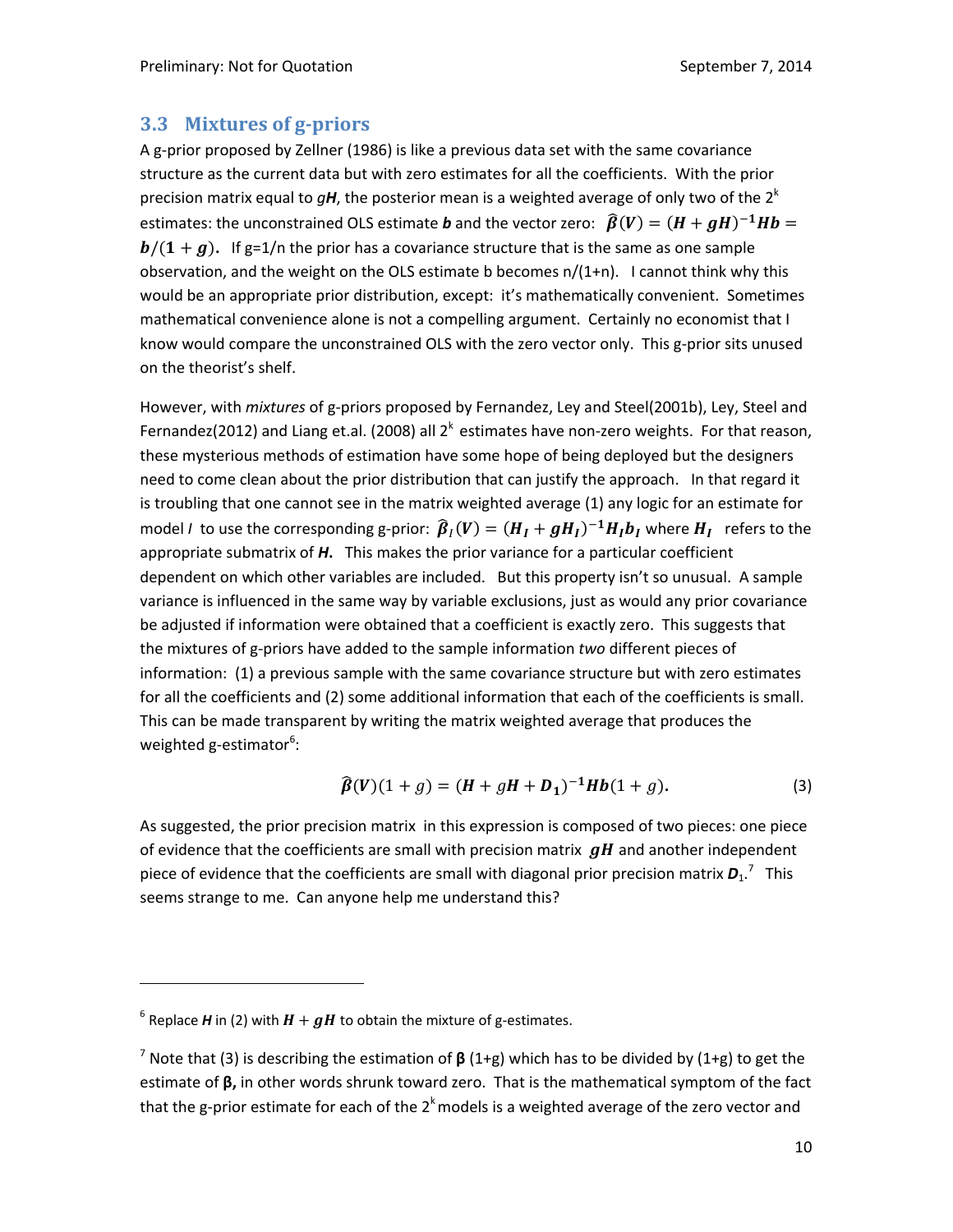# **4 Model Ambiguity: S‐values**

The prior precision matrix in the formula for the posterior mean (1) can be treated as uncertain or as ambiguous. By the word "uncertain" I refer to a setting in which the prior covariance matrix is treated as a parameter to be estimated, which requires a compelling prior distribution for this hyperparameter matrix. By the word "ambiguous" I refer to a setting in which evidence and prior do not determine a compelling estimate and a sensitivity analysis is required to determine if ambiguity in the prior covariance matrix really matters.

The sensitivity analysis proposed by Leamer(2014) that is summarized by the s‐values is based on the assumption that, after standardizing the variables to have unit variances, the prior covariance matrix of the coefficients is not known exactly but can be bounded from above and below by matrices proportional to the identity matrix

$$
v_L^2I \leq Var(\beta) \leq v_U^2I
$$

where *I* is the k×k identity matrix and  $v^2$  is the variance that applies to all coefficients. The identity matrix is the only logical choice when the context is completely unknown and the variables are standardized. The interval of prior covariance matrices in the previous expression includes non‐diagonal matrices to allow for the possibility that if the context were fully understood not all coefficients would have the same prior variances and some covariances would be nonzero.

With data coming from the regression process  $y_t = x_t' \beta + \varepsilon_t$  the conditional variance of the dependent variable is  $\sigma_y^2 = \beta' \Sigma_{xx} \beta + \sigma_\varepsilon^2$  where  $\Sigma_{xx}$  refers to the covariance matrix of the explanatory variables. With standardized variables  $\sigma_y^2 = 1$ , the residual variance  $\sigma_\varepsilon^2$  is equal to the fraction unexplained 1- $R^2$ , and from this we obtain the result that the fraction explained,  $R^2$ , is the generalized beta-coefficient,  $R^2 = \boldsymbol{\beta}' \boldsymbol{\Sigma}_{rr} \boldsymbol{\beta}$ .

To help think about choices for the upper and lower bounds for the prior covariance matrix, the quadratic form  $\beta' \Sigma_{xx} \beta$  can be written as  $trace(\beta' \Sigma_{xx} \beta) = trace(\Sigma_{xx} \beta \beta')$ , and we can replace matrix  $\beta \beta'$  with it's prior expectation  $E(\beta \beta') = Var(\beta) + E(\beta)E(\beta') = Var(\beta) = v^2 I$ , to obtain, using standardized *X*,  $E(R^2) = trace(v^2\Sigma_{xx}) = v^2k$ . Thus we have the prior variance of each beta-coefficient equal to the expected  $R^2$  divided by the number of parameters, k,  $v^2 = E(R^2)/k$ .

Finally, to select a range of prior variances, we select a range of expected  $R^2$ .

the constrained OLS estimate, which means that all of the 2<sup>k</sup> models contribute g/(1+g) of their weight to the zero vector, which is thus favored when g is large.

<u> Andreas Andreas Andreas Andreas Andreas Andreas Andreas Andreas Andreas Andreas Andreas Andreas Andreas Andr</u>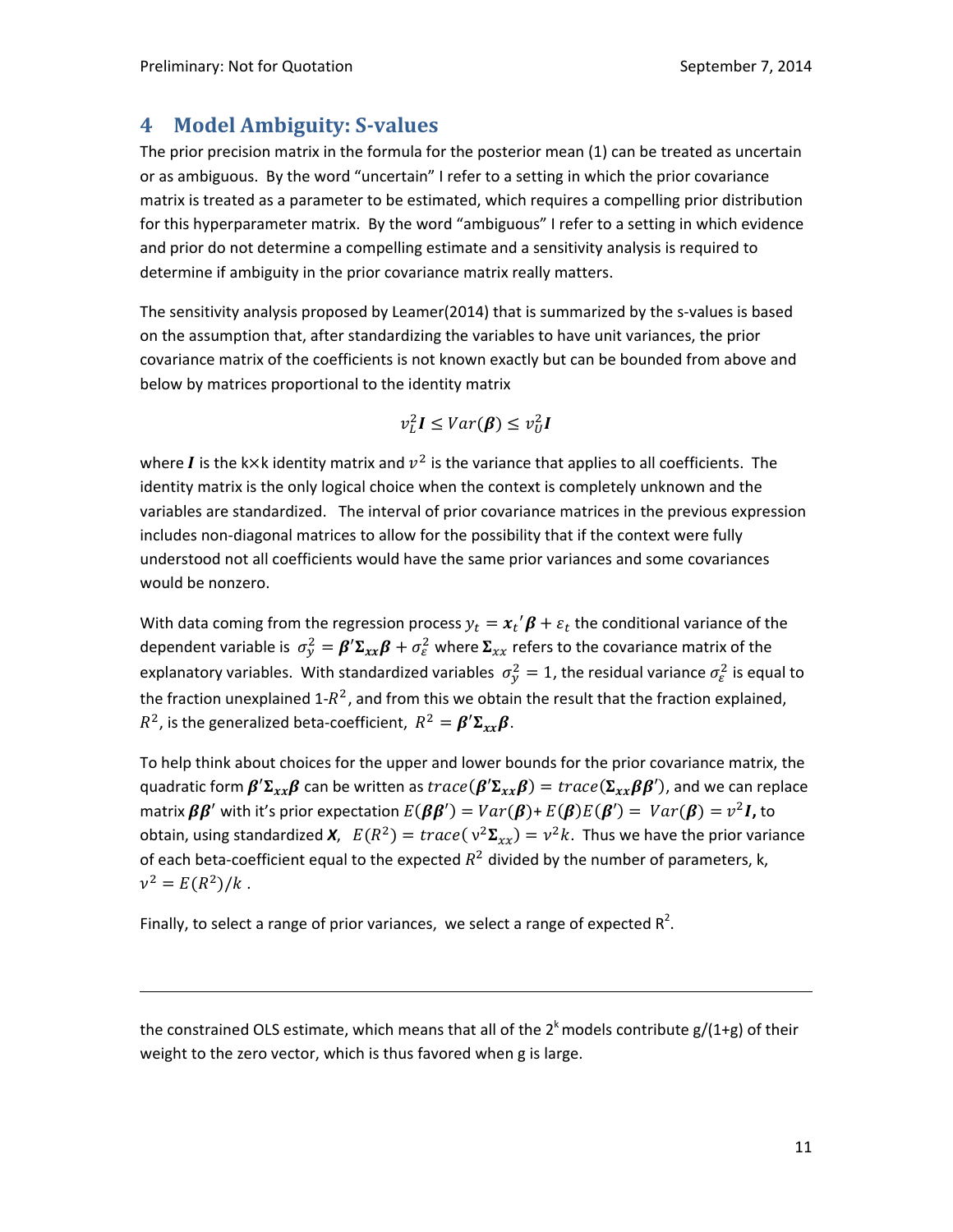$$
v_L^2 = \frac{\min E(R^2)}{k} \le v^2 \le \frac{\max E(R^2)}{k} = v_U^2
$$

I have proposed taking the maximum expected  $R^2$  to be 1.0 and the minimum of 0.1. In addition, I proposed splitting this wide interval into two sub-intervals, pessimistic from 0.1 to 0.5 and optimistic from 0.5 to 1.0. I have also proposed a treatment of favorite variables with larger prior variances on the favorites and smaller prior variance on the others, thus allowing the favorite coefficients more room to roam from zero while keeping the others closer to zero. The widest interval from 0.1 to 1.0 is proposed as a nearly context‐free analysis, while the others are steps in the direction of letting the context matter.

# **5 Statistical Uncertainty: Bayesian Weights for 2k Models**

To turn this from a problem of model ambiguity into a problem of estimation uncertainty, we would need a compelling prior distribution for the diagonal prior precision matrix **D**<sub>1</sub>. One possibility that appeals to me is to assume that the inverses of these diagonal elements are drawn from a gamma distribution which means that the (marginal) prior distribution for the coefficients is a product of independent Student distributions.<sup>8</sup> A gamma distribution tends to yield either small or large variances and might be approximated with a two‐valued distribution for the prior variances: zero and infinity. This gives rise to the  $2<sup>k</sup>$  models, each with a different subset of included variables.

The posterior probability of one of these  $2<sup>k</sup>$  models is proportional to the prior probability times the marginal likelihood formed from the predictive density integrated with respect to the prior distribution for the coefficients. The word "marginal" refers to a weighted likelihood with the prior density as weights. The likelihood function of the unrestricted model may be great at the maximum, but it is miniscule in the tails, and consequently the prior weights can have a huge effect on the marginal likelihood depending on how much prior weight is put in the tails of the likelihood function. SDM and FLS offer two different solutions for the choice of the weights. FLS propose a particular proper prior for the coefficients (g‐prior) while SDM use an improper limiting spike and slab form. Taking the limit is a very delicate mathematical operation for familiar reasons discussed in an appendix.

### **5.1**  Hyperparameter: variable inclusion probability  $\theta$

It is not just a prior for the regression coefficients that is needed. One also needs to describe how the models are formed. Many Bayesian treatments of model selection implicitly or

<sup>8</sup> Carvalho, Polson and Scott (2010) propose a half‐Cauchy distribution with scale parameter τ for each of the prior standard errors, mixed with another half‐Cauchy for τ with scale parameter σ, the standard error of the signal. They show that "the horseshoe estimator corresponds quite closely to the answers obtained by Bayesian model averaging under a point‐mass mixture prior." In a sense, this is numerical confirmation of Theorem 1.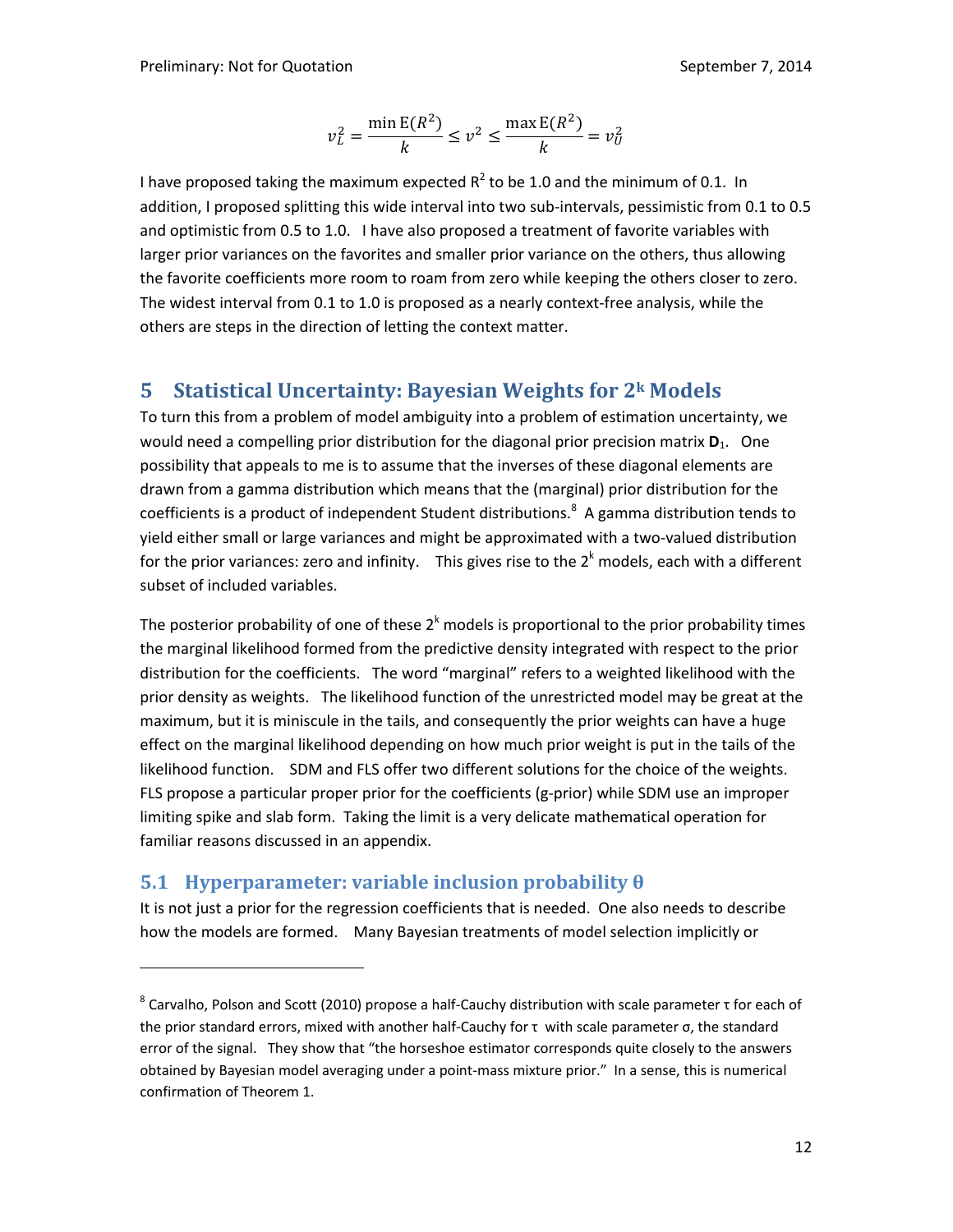explicitly take the probabilities of each of the  $2<sup>k</sup>$  models to be equal, as if a random process selected variables to include with probability ½. Frankly, this is not likely to capture the state of prior opinions in many circumstances. It seems better to treat the inclusion probability θ as a parameter as suggested by Mitchell and Beuchamp(1988). Then one can either carry out a sensitivity analysis as in Sala-i-Martin, Doppelhofer and Miller (2004) or an estimation exercise as in Ley and Steel(2009).

A model with p included variables and k-p excluded variables has prior probability  $(\theta)^p(1 - \theta)^T$  $\theta$ )<sup>k-p</sup>. These prior probabilities favor models with close to  $p = \theta k$  included variables. The posterior weight on one of the  $2<sup>k</sup>$  models is this prior weight times a sample dependent measure of the quality of the fit. This leads to the SDM criterion:  ${\rm SDM} = {\rm n}^{-p/2} \big( {\rm ESS}_p \big)^{-n/2} (\theta)^p (1-\theta)^{n/2}$  $\theta$ )<sup> $k-p$ </sup>. SDM do not take  $\theta$  as known, but instead perform a sensitivity analysis by sweeping out a set of results by letting θ vary from 5/67 to 28/67 in a study of the determinants of economic growth with k=67 explanatory variables. $^{9}$ 

LS study the SDM case when the inclusion probability  $\theta$  is taken as known, and also what I think is the more relevant case of  $\theta$  drawn from a (two-parameter) beta distribution with mean equal to a/(a+b). The second case is called by LS the "random"  $\theta$  model which first suggested to me that the inclusion probability θ was not the same for all 2<sup>k</sup> models, when in fact there is only one value of  $\theta$ .<sup>10</sup>

Since SDM use a diffuse prior for the regression coefficients in their  $2<sup>k</sup>$  models, the larger models will inevitably have large standard errors and small t‐statistics, which won't matter if the prior probability of the large models is sufficiently small. Indeed, the reason these authors see so much estimation accuracy in their estimates is because they have chosen a prior that strongly favors small models, as explained below. If, however, one uses the g-prior as done by Ley and Steel (2009), estimates with small posterior standard errors for the large models can be

 $9$  This is analogous to my sweeping out a set of estimates as the expected prior  $R^2$  varies from 0.1 to 1.0. Both ways produce a one-dimensional set of estimates. In contrast, s-values come from a k-dimensional set of estimates of the k-dimensional coefficient vector. More on similarities and differences below.

 $10$  If one were observing binomial trials, "a" would be the number of successes, "b" the number of failures and a+b the number of trials. LS suggest setting "a" equal to one, and then the mean is  $1/(1+b)$ . This means that the prior is more concentrated if the mean is small, since the effective sample size 1+b needs to be great to make the mean small. In other words as b declines, two things are happening: smaller models are favored and the range of probable model sizes is shrinkage. For this reason, I am inclined to think that both a and b should be selected, perhaps with the mean  $a/(a+b)$  set to  $\frac{1}{2}$  and with a+b <2, meaning a U-shaped distribution favoring zero and one.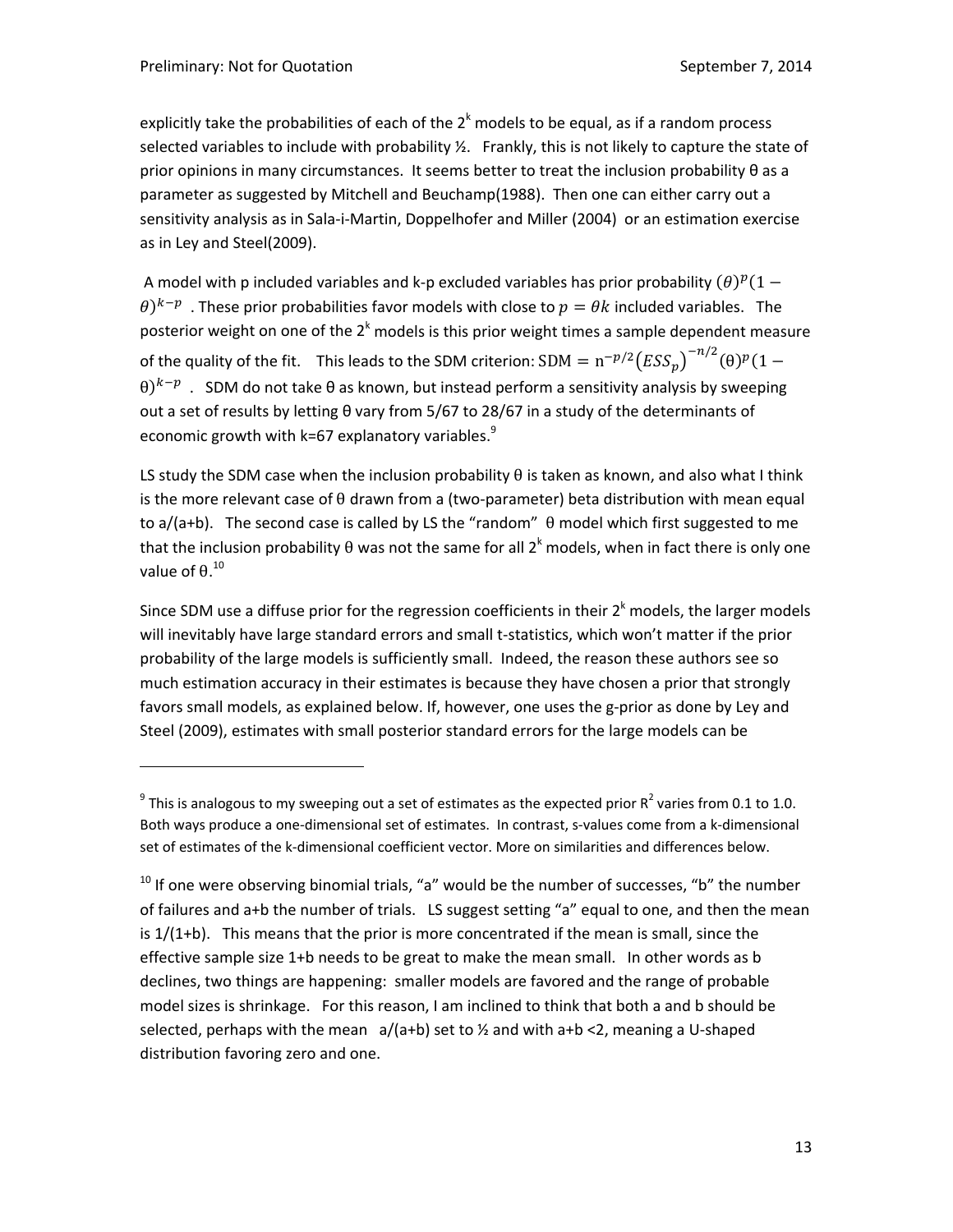obtained if the g weight on the prior is large enough. The tradeoff between g and θ is studied Taplin and Raftery (1994, Section 5.2), by Ley and Steel(2009) and by Eicher, Papageorgiou and Raftery(2011). For estimation accuracy of the coefficients, one needs a prior that the coefficients are small: Small inclusion probability  $\theta$  or included parameters with small coefficients. (large g)

The top panel of Figure 1 illustrates the counts of different models of each model size and the probabilities of these model sizes per SDM when k=67 and kbar=5, and the bottom panel illustrates the probability of drawing a specific model relative to the probability of a model with no variables included. The value in this lower panel at p=10 is 1.1E-11, meaning that the model with no variables is ten to the eleven more likely than one of the models with 10 variables. That seems like a hugely strong prior to me. It is this very strong prior that is necessary to shift the distribution of counts of models in the top panel into a probability distribution with mean at kbar/k = 5/67. Basically, since the inclusion probability is less than one-half, models with fewer number of variables are favored, strongly so relative to very large models.

Figure 2 provides the same information when the value of kbar=28, the maximum that is reported by SDM. Here the shift from the counts to the probabilities in the upper panel is less, and indeed there would be no shift if kbar=67/2. In that case, the analysis reverts to the FLS and Raftery(2005) approach with equal probability assigned to each of the  $2<sup>k</sup>$  models. Even that case is heavily prejudiced against the model with all the parameters included, since there is only one of these fully-loaded model but with k=67 there are 1.48E+20 other models. This means if each model had equal probability, the prior probability of the model with all 67 variables would be 1/1.48E+20 =6.78E‐21. But, in addition, a kbar=5 (out of 67) favors the smaller models, and this reduces the prior probability of the model with all 67 variables included to 3.05E‐76. A value of kbar=28 also favors the smaller models, but not so much. In that case the prior probability of the model with all 67 variables is 4.10E‐26. Statistical insignificance is a special problem for the larger models, and this piror preference for the smaller ones surely elevates the resulting statistical significance of the estimates of the regression coefficients.

To settle on a context‐free way of dealing with the problem of too little data to estimate accurately a large set of coefficients, you have to decide which world you live in. Do you live in a world with a few dominant effects and all the others so small they can be treated as zeroes? Then you want an analysis that sorts variables into two buckets: a small bucket of included variables and a large bucket of excluded variables. That's the SDM and Raftery world. Or do you live in a world of lots of small effects, with no meaningful way to separate the included from the excluded variables? Then you want to shrink all the coefficients toward zero but with no attempt to shrink some all the way to zero. That's the world in which the s-values apply. But even in this world, the shrunken estimate takes the weighted  $2<sup>k</sup>$  form. It's just different weights, to be discussed in the next section.

A question that might help to decide which world you live in is: As the sample precision gets larger and larger, is there some point at which you would decide just to do unconstrained OLS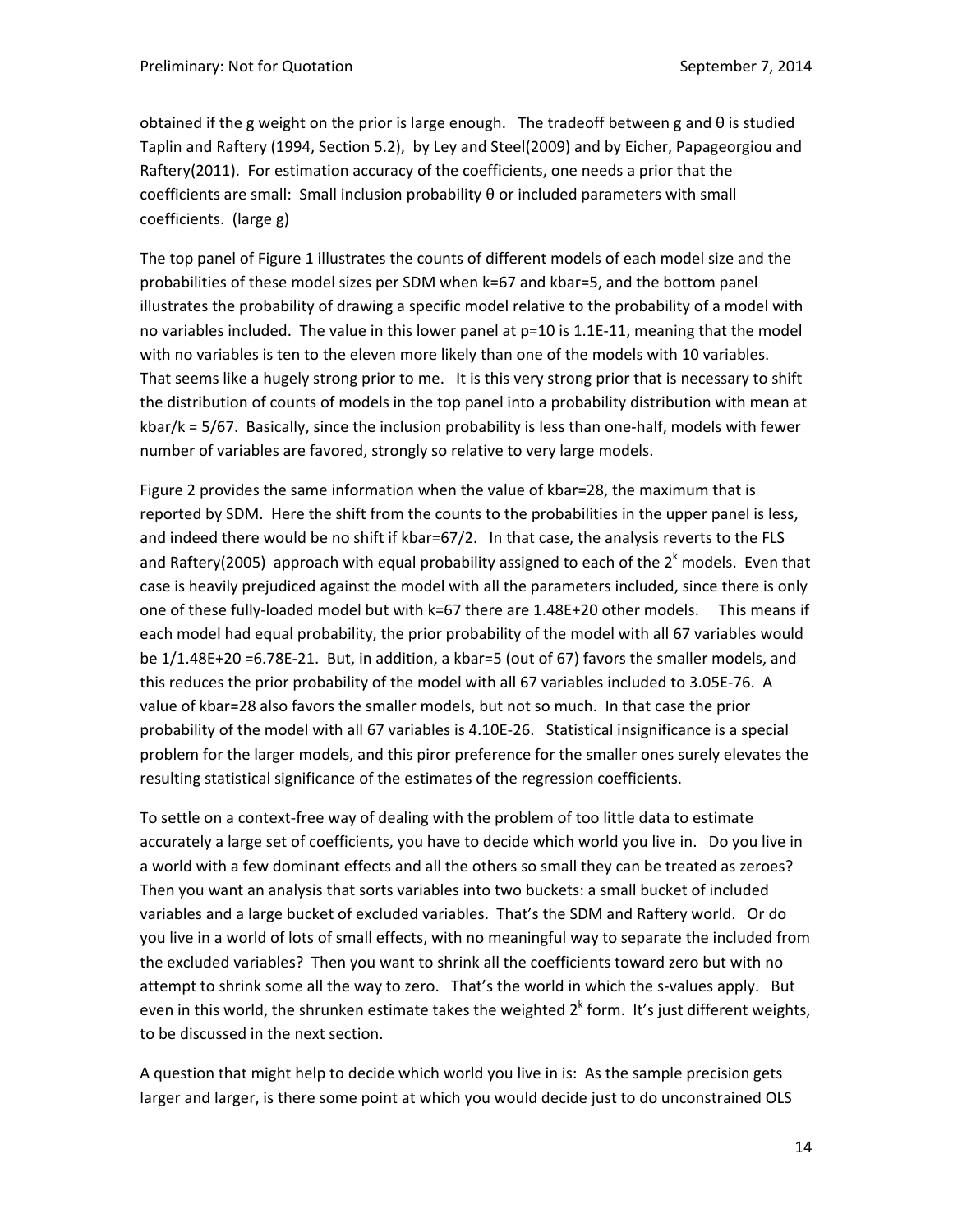with all the variables included, or do you want to look at models with subsets of variables even then? If you are looking at regressions with omitted variables only to overcome deficiencies in the data evidence, then you are in my world. If you really think that some of the coefficients could be exactly zero, you should be exploring that possibility no matter how informative the data may be. Then you are in the SDM/Raftery world.

If I were going down the SDM/Raftery route, I might prefer the probabilities reported in the top panels in Figure 1 or Figure 2 to be uniform, meaning that there is just as good a chance of all 67 variables included as 33 variables included. To accomplish that it would take the probability of a specific model to be inversely proportional to the counts. In other words, the probability of 1/67 assigned to models with 33 coefficients has to be spread evenly over the 1.42E+19 models with 33 variables. This cannot be accomplished with a fixed value of  $\theta$  but, as pointed out to me by Mark Steel this is what happens if  $\theta$  is uniformly distributed. (a=1,b=1 in the notation of LS), so that's my choice and the choice also of Ley and Steel(2009).

# **5.2 FLS Model Probabilities**

The FLS g-prior produces an estimate of the coefficient vector  $\beta_{\rm p}$  for a model with p included variables that is a weighted average of only two vectors: the zero vector and the OLS vector with the p included variables. The weight on the zero vector is equal to  $g/(1+g)$ . With the recommended value of  $1/g = max(n, k^2)$  the weight on the zero vector is thus  $1/(1+ max(n, k^2))$ . This is replicated for all 2<sup>k</sup>-1 models<sup>11</sup> which thus augments the effective prior probability of the zero vector to 2<sup>-k</sup> + (1-2<sup>-k</sup>)/(1+ max(*n*,*k*<sup>2</sup>).

 $11$  The minus one refers to the model with no variables included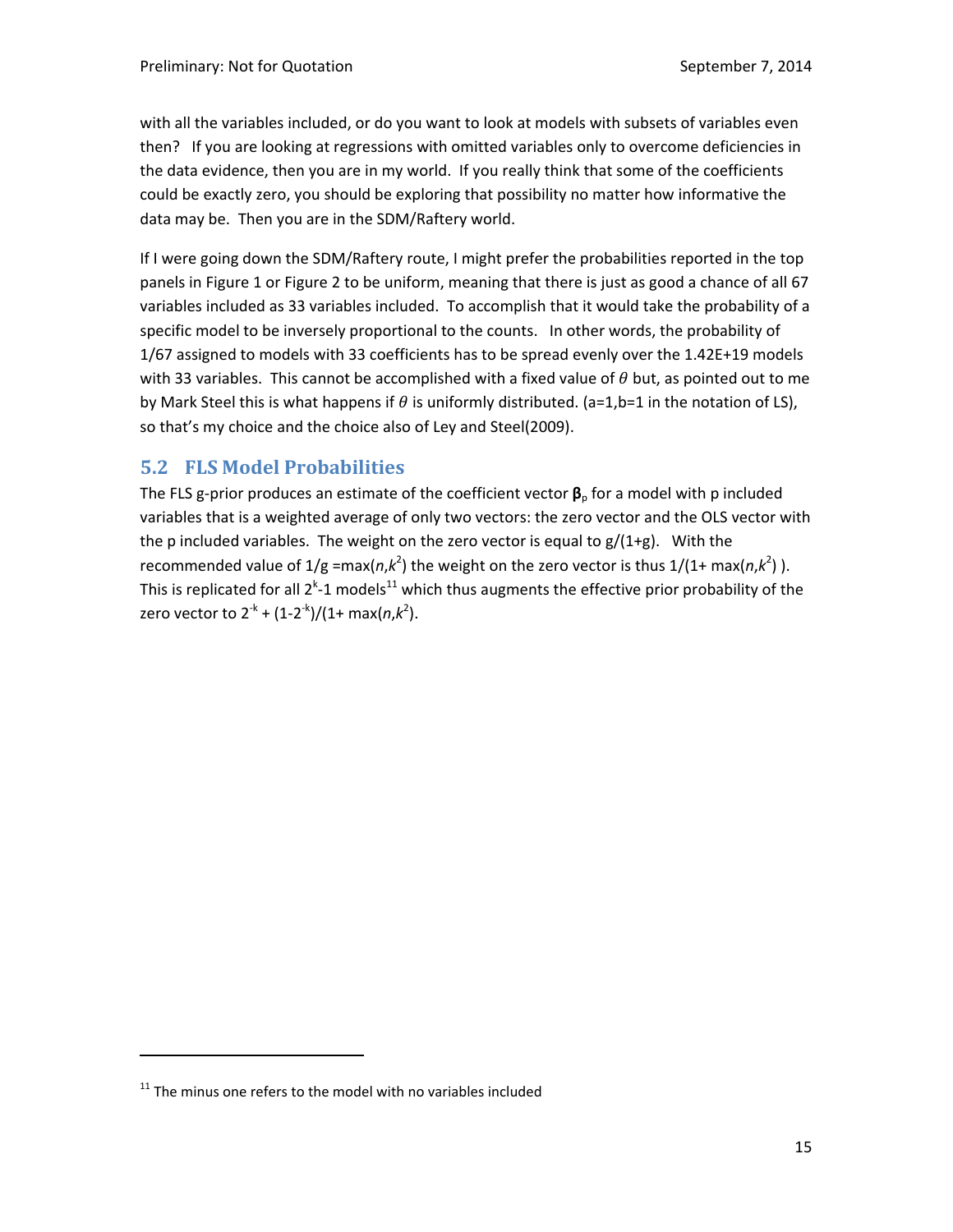

#### **Figure 1 SDM Model Probabilities With k=67 and kbar=5**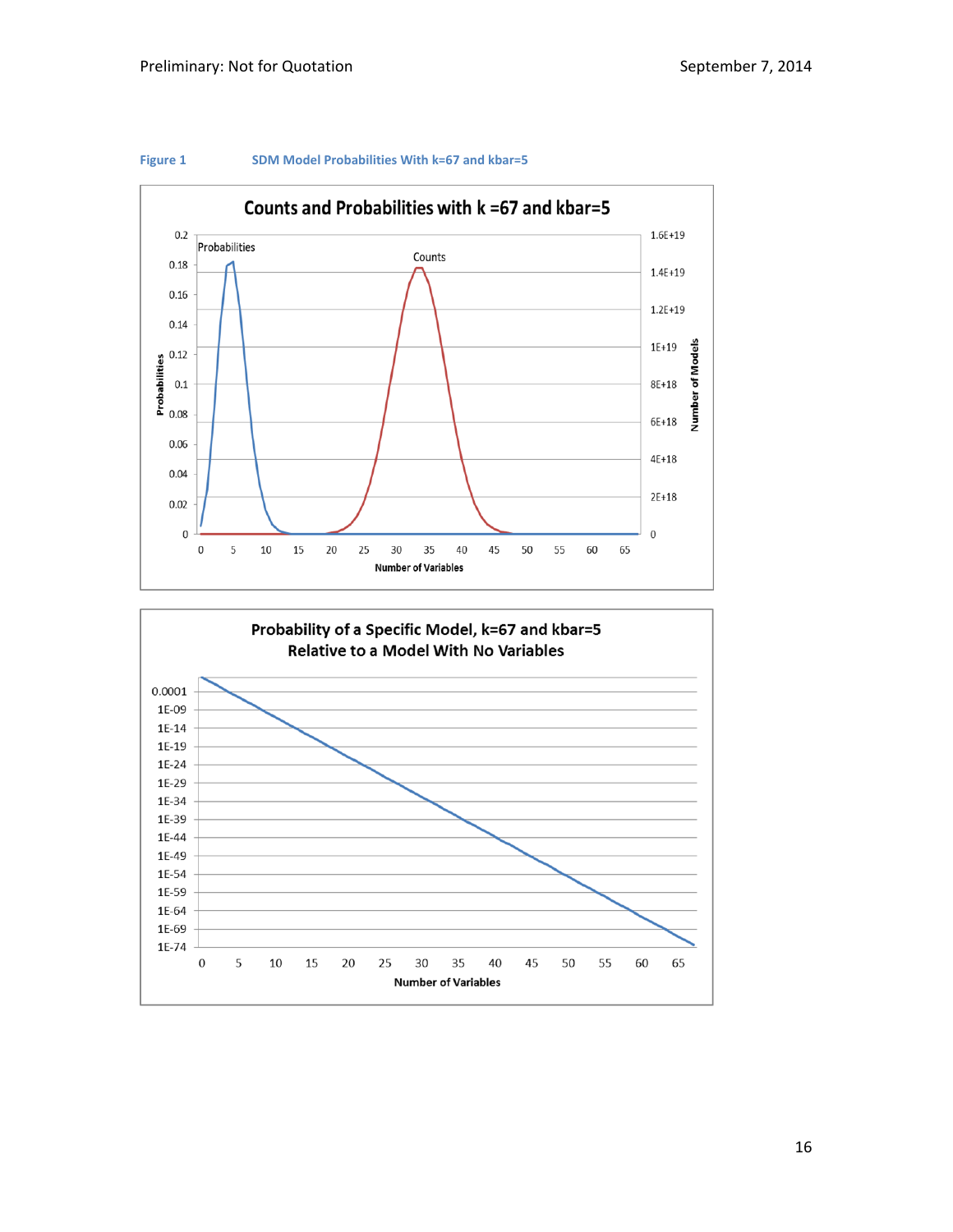



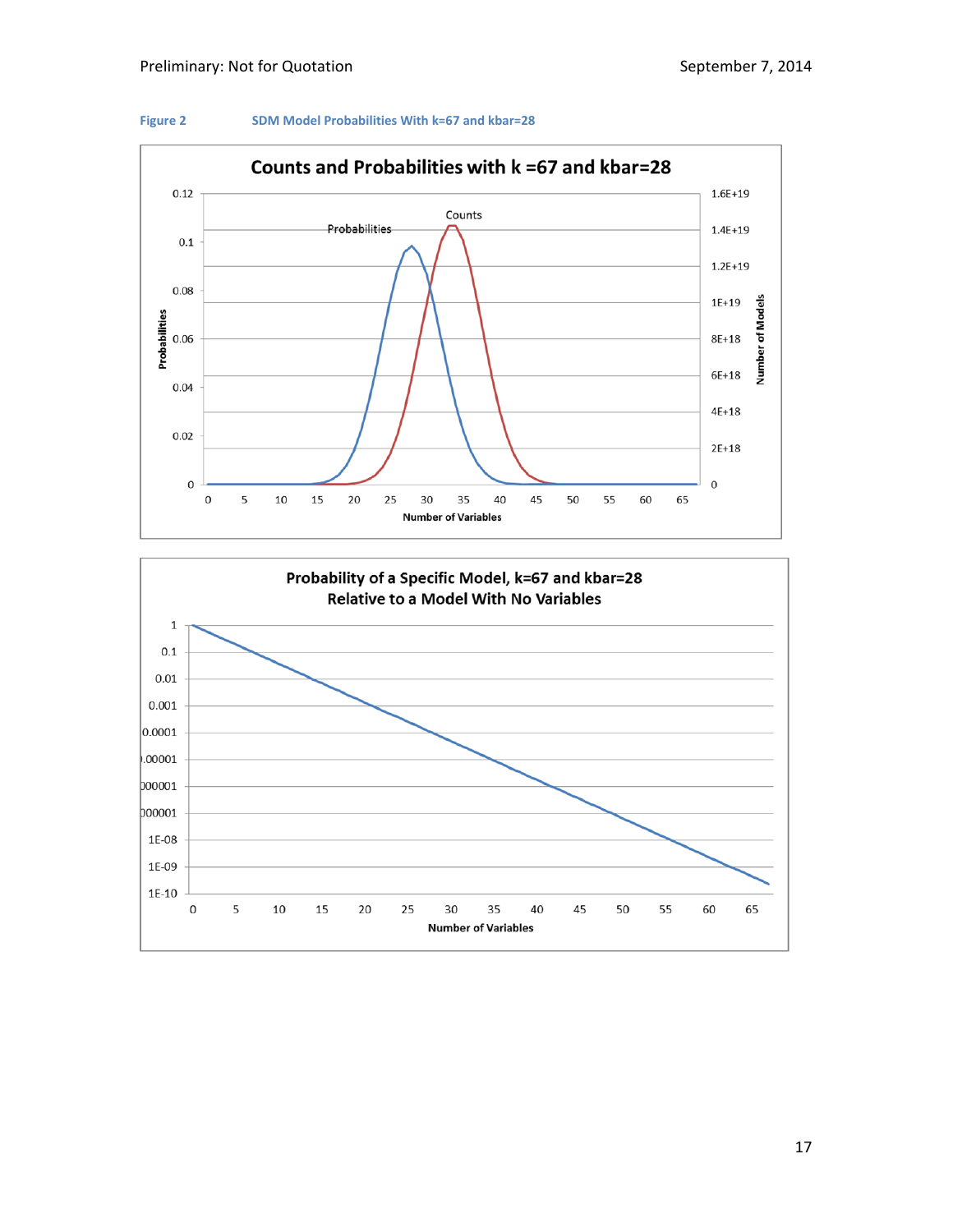### **6 Two different sets of weights for the 2k regressions**

While both SDM and Leamer have the  $2<sup>k</sup>$  regressions in either the foreground or the background, the approaches deploy very different weights, which have potentially big differences as the sample size grows. In Leamer(1978) I used the word "interpretative search" to refer to a setting in which an analyst is trying to improve the accuracy of the estimates by omitting doubtful variables, something that would be done only in small samples when the data evidence is too weak to allow accurate estimation of all the regression coefficients. And I used the word "model selection" search to refer to a setting in which the analyst entertains the possibility that some of the regression coefficients are exactly zero, something that merits testing even in a large sample. SDM and Raftery are recommending a model selection search while I am recommending an interpretative search.

In the notation of equation (1),  $H_{JJ} = X'_p X_p/\sigma^2$  and  $d_i = v_i^{-2}$ . With this notation, the weight on a model per (2) is proportional to

$$
w_I \propto \left(\prod_{i\in I} v_i^{-2}\right) \sigma^{-2p} |X'_p X_p| \propto \left(\prod_{i\in J} v_i^2\right) \sigma^{-2p} |X'_p X_p|
$$

which uses the fact that  $(\prod_{i\in I}v_i^2)(\prod_{i\in J}v_i^2)=(\prod v_i^2)$  is constant across models. Furthermore, if we assume as above that the prior variance is the same for all variables, we obtain the weights that apply to the "interpretive search" which has zero prior probability that a coefficient is exactly zero

$$
w_l \propto \nu^{-2(k-p)} \sigma^{-2p} |X_p' X_p| \propto \nu^{2p} n^p |X_p' X_p / n \sigma^2| \tag{3}
$$

This contrasts with the limiting version of the weight for the "hypothesis testing search" in which there is positive probability of zero coefficients:

$$
\lim_{\nu_p^2 \to \infty} f_p(\mathbf{y}|\sigma^2) \propto \nu_p^{-p} n^{-p/2} |\mathbf{X}_p' \mathbf{X}_p / n \sigma^2|^{-\frac{1}{2}} \exp\left(-n \frac{ESS_p / n}{2\sigma^2}\right) \tag{4}
$$

These two sets of weights bear a puzzling inverse relationship with each other. A large prior variance favors the larger models in an interpretive search, because that means letting the data speak even if the data are weak. But a large prior variance favors the smaller models in an hypothesis testing search because the higher variance dictates an evaluation of models not where the maximum of the likelihood function occurs but instead where coefficients are extreme, which is where the likelihood values inevitably are small.

A large value of the conditional sample precision  $|X'_pX_p/\sigma^2|$  is a reason to favor the model in an interpretative search because it means the data can overcome the doubt, but the same element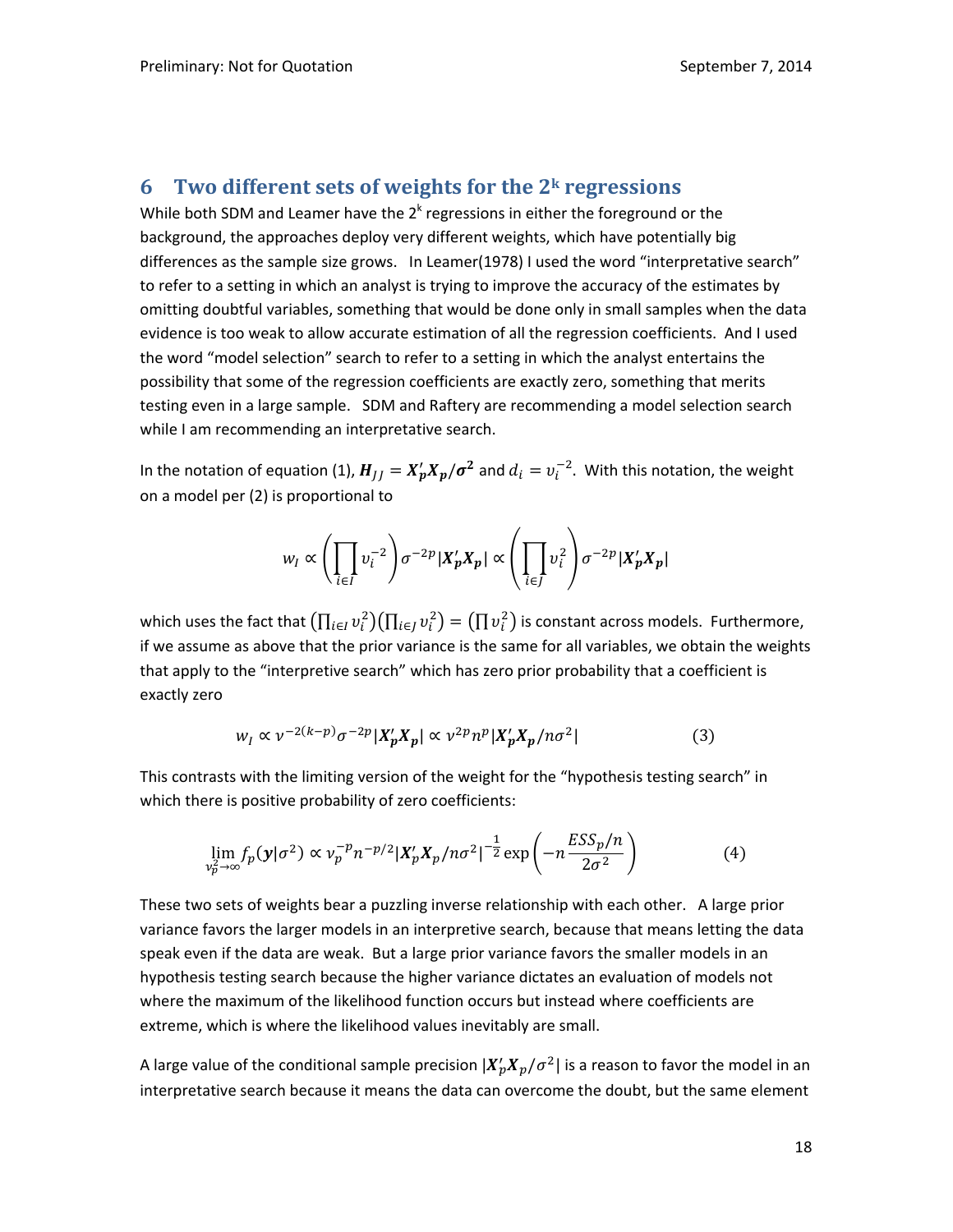works against the model in an hypothesis testing search apparently because it takes a better fit to keep a model afloat if it benefits from a rich sample of explanatory variables.

As sample size grows, if the explanatory variables are drawn from a stationary distribution the determinant  $|X'_pX_p/n\sigma^2|$  will converge to some constant and the interpretative search weight (3) will be dominated by the n<sup>p</sup> term, which is greatest for the largest value of p. In other words, the choice of the unconstrained least squares estimate when the sample size is large is baked into the formula. Formula (4) doesn't have the same property. As sample size grows  $\frac{ESS_p/n}{z^2}$  $\sigma^2$ converges to one for the true model and one for any other model that includes all the variables in the true model and some larger number for all other models. For the set of models that all have the same asymptotic ESS, the term that dominates the relative weights is  $n^{-p/2}$  which picks the model with the smallest number of variables. (the true model). For the other models with larger asymptotic ESS, the log of the sample-size dependent part of (4) is  $-\frac{p}{2}{\rm{log}}(n)$  –  $\frac{n}{2} \Big( \frac{ESSp/n}{\sigma^2} \Big).$  Multiplying this by n/2 produces the expression $-p \frac{\log(n)}{n} - \Big( \frac{ESSp/n}{\sigma^2} \Big).$  Since log(n)/n converges to zero as n converges to infinity, this expression is asymptotically determined by the measure of fit  $\left(\frac{ESS_p/n}{\sigma^2}\right)$  , which is best for the true model.

In simpler language, the model choice is consistent. Thus if my view that all the variables belong is right, the SDM/Raftery approach will converge to exactly the same estimate as mine – the unconstrained OLS estimate. For that reason, I do not think this discussion of what happens as sample size grows is really helpful in selecting between the two approaches. What does matter? Aside from the apparent inverse relationship between the two formulae, the thing that stands out is that the weights (4) depend on the quality of the fit of each of the  $2<sup>k</sup>$  models as measured by the error sum of squares,  $ESS_p$ , while that term is entirely absent from (3). This is a consequence of the fact that the estimator that underlies the weights in (3) is  $\widehat{\beta} = (H +$  $D_1$ <sup>-1</sup>Hb, which is a *fixed* weighted average of the OLS **b** and the vector zero, while SDM allow the elements of *D<sup>1</sup>* to be data dependent though taking on one of two extreme values: either zero (include the variable) or infinity(exclude it).<sup>12</sup>

In other words, SDM take an estimation approach and treat the diagonal elements of *D<sup>1</sup>* as a set of parameters to be estimated, while I replace the diagonal *D<sup>1</sup>* with a nondiagonal prior precision matrix  $\pmb{V^{-1}_1}$  and take a model ambiguity approach which shows how much the estimates change as the prior covariance matrix is varied within a plausible range. Model ambiguity and sensitivity analysis enters the SDM framework entirely through the choice of kbar: the expected number of included variables

<sup>&</sup>lt;sup>12</sup> Incidentally, I am inclined to think that the 2k model structure would work better if the two choices for the prior variance were small and large, like 0.1/k and 0.5/k when standardized variables are used. More on this in another paper.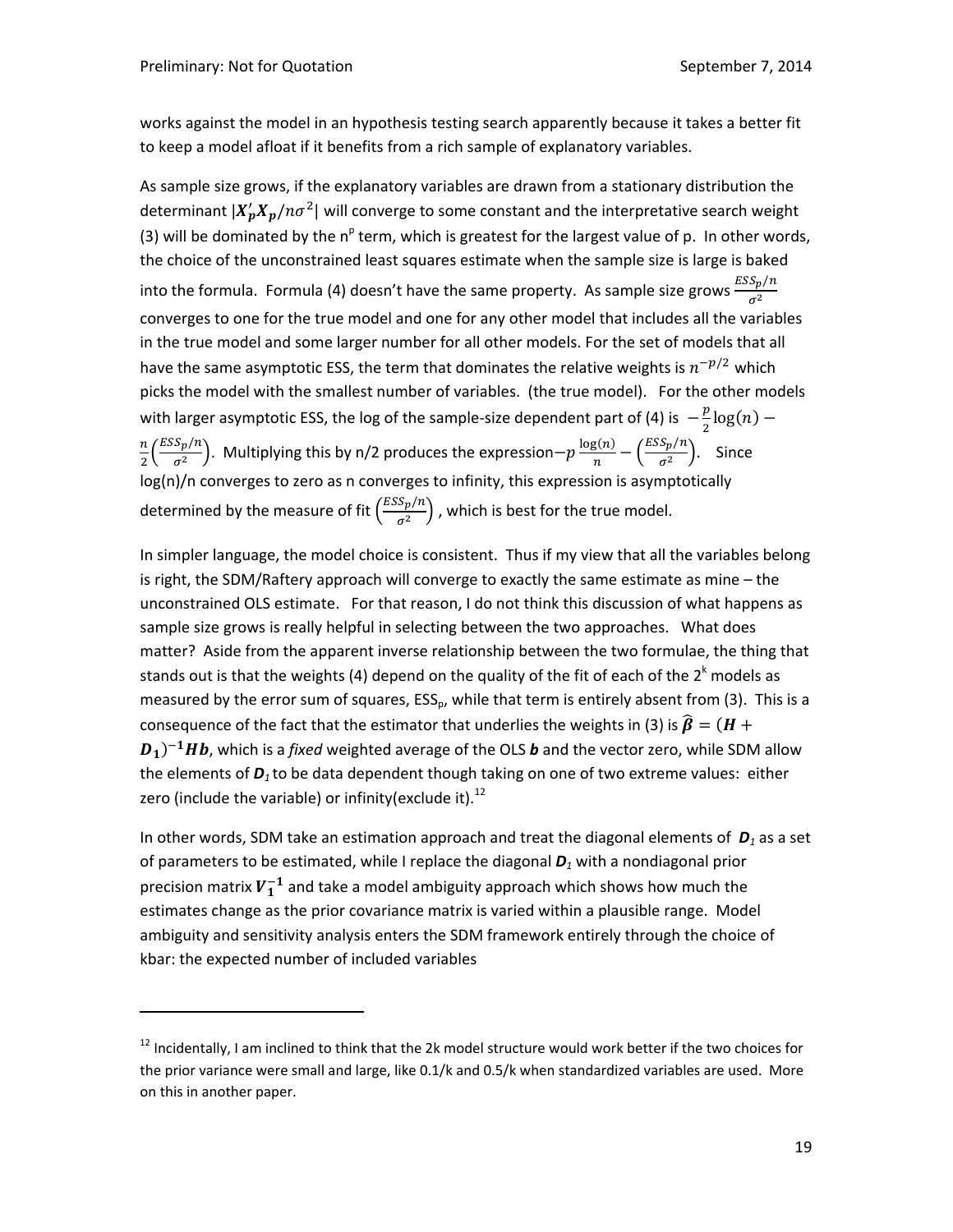# **6.1 Two different kinds of sensitivity levers: Prior Covariance matrix and Prior Inclusion Probability**

A sensitivity analysis designed to uncover model ambiguity problems needs to perturb a parameter or hyper‐parameter about which the data are not very informative. The prior covariance matrix  $V_1$  is an obvious candidate since the vector of true coefficients is only one draw from this distribution and it impossible to estimate a covariance matrix with only a single observation. My s-values are derived from an interval of prior covariance matrices.

If the prior covariance matrix is the diagonal  $\,bm{D}_1^{-1}$  that still leaves just one observation to estimate each of the k prior variances. Raftery, FLS and SDM make estimation of  $\boldsymbol{D}_1^{-1}$  feasible by assuming that each diagonal element can take on only one of two values – zero or "very large".

The parameter that is used for the SDM sensitivity analysis is  $\bar{k}$ , the expected number of included variables. By varying  $\bar{k}$  SDM sweep out a one-dimensional curve of estimates, which is analogous to my one-dimensional curve of Bayes estimates as the prior expected  $R^2$  is varied from zero to one.

While I find Sala‐i‐Martin et al (2004) sensitivity analysis intriguing, I have two comments contrasting their analysis with mine. First of all, the task of choosing an interval of values for  $\bar{k}$ bewilders me, and I cannot think of a conventional range other than  $0<\bar{k}$  , while the task of choosing a minimum and maximum expected  $R^2$  seems doable, and has led to my specific suggestion regarding conventional ranges of prior distributions. But I may only be fooling myself.

Second, my family of proposed prior distributions is multidimensional with an uncertain ambiguous prior covariance matrix. I am inclined to think that the model ambiguity has a distinctly multidimensional character. To express the point differently, I do not impose a coordinate system for omitting variables and I instead allow complex prior correlations among the coefficients consistent with a prior covariance matrix that is bounded from below by a matrix that is proportional to the identity matrix (with the variables scaled to have unit variance).

### **7 Leamer or SDM**

Regardless of the words, in the end, these two puddings need to be tasted. I think you would find either pudding to have a better taste than the gruel currently provided by ad hoc treatments of this problem.

To understand SDM better, Table 1 contrasts the sampling uncertainty measured by OLS with all 67 variables with the sampling uncertainty recorded by SDM with kbar=7. The first column contains the sampling "probability" that the sign is the same as the OLS estimate equal to one minus the p-value divided by two. The column headed "BACE sign certainty" is the posterior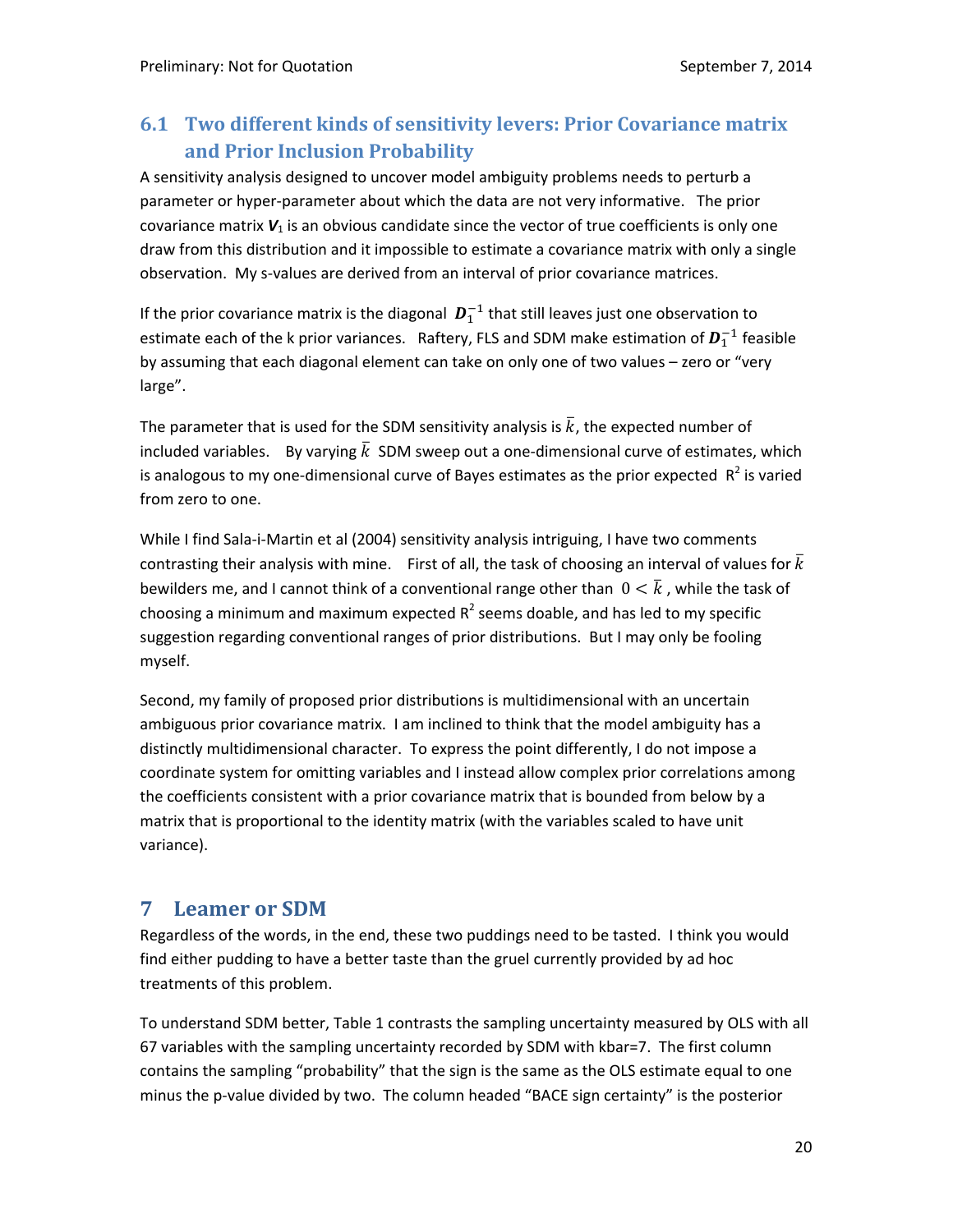probability that the coefficient has the same sign as the posterior mean (or zero), allowing for the all‐subsets structure for the prior. SDM provide a lot of big sign certainty numbers compared with unrestricted OLS. This is a consequence of the fact that the sample evidence has been concentrated on a few regression coefficients by the assumption that there only about seven out of 67 variables that have non-zero coefficients as described in the previous section. Figure 3 compares the SDM sign certainty probabilities with the OLS sign certainty. The 45 degree line separates cases in which SDM is more certain than OLS. Most of the results are above the line.





SDM do not make explicit reference to model ambiguity problems but they do trace out the estimates as kbar is varied from 5 to 28. The estimates that they report for kbar=5 and kbar=28 are reported in Table 2. These are used to compute the implied SDM s-values equal to the average of these two estimates divided by half the difference between the max and the min. The variables in this table are ordered by the absolute value of the SDM s-values from smallest to largest, and a line separates the few with s-values less than one from the many withs-values greater than zero. Only eight coefficients change sign between kbar=5 and kbar=28. The others are judged to be sturdy. The last column of Table 2 are my s-values at optimistic the 0.50 level. The few above one in absolute value are highlighted in the display, Figure 4 is a scatter diagram that compares the SDM s-values with the Leamer s-values, with the regions of s-values less than one shaded. Although there is an association between these s-values, the SDM assessment of the value of these data is much more favorable than mine.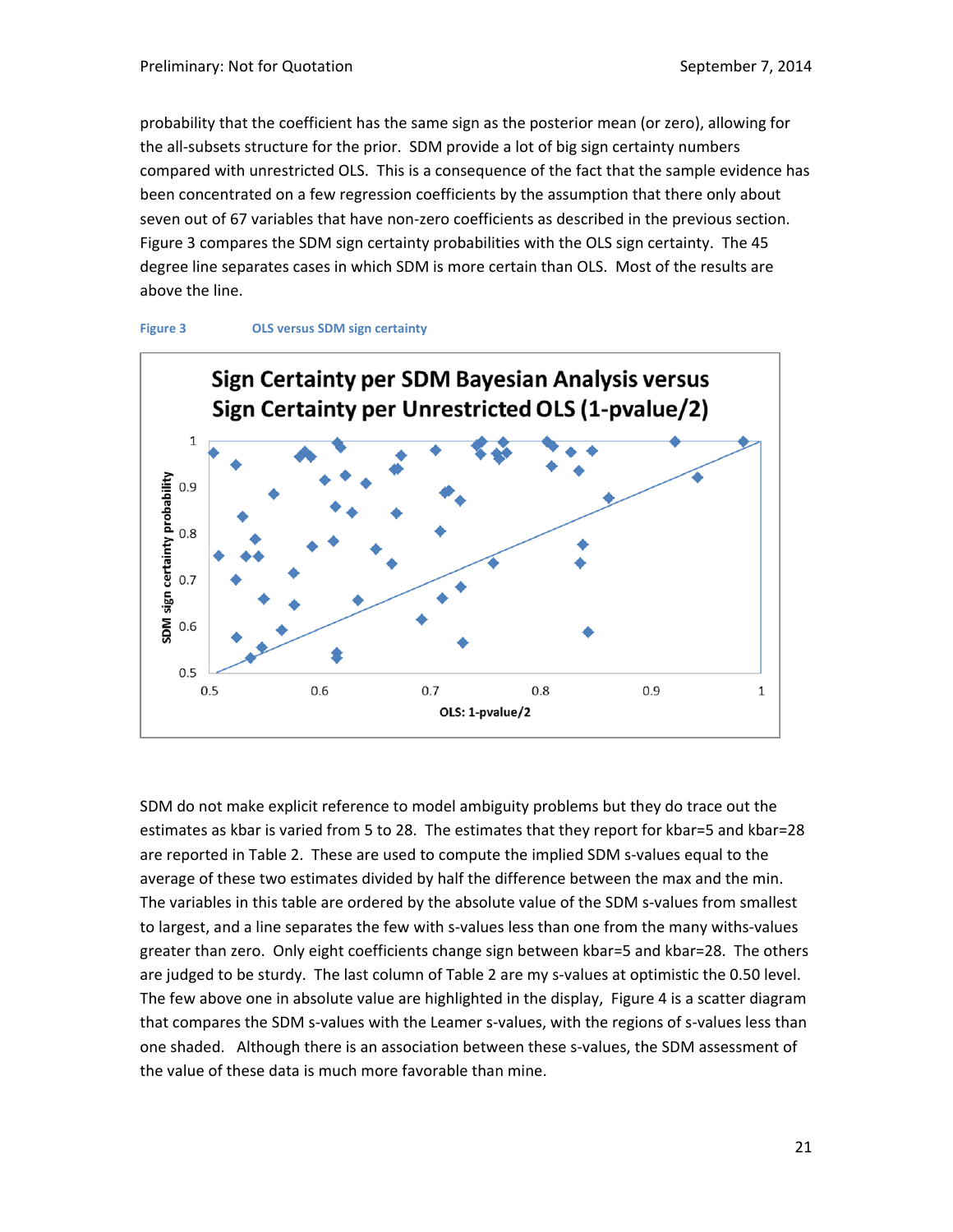



The model ambiguity results reported by Sala‐i‐Martin et. al. involve varying the expected number of included variables and this doesn't produce estimates that vary much. So they argue that the sampling uncertainty is small, and the model ambiguity is very small. I have a different interpretation. Figure 5 makes the point by contrasting their sign certainty, many bigger than 90%, with my s-values, mostly less than one, signifying a fragile sign



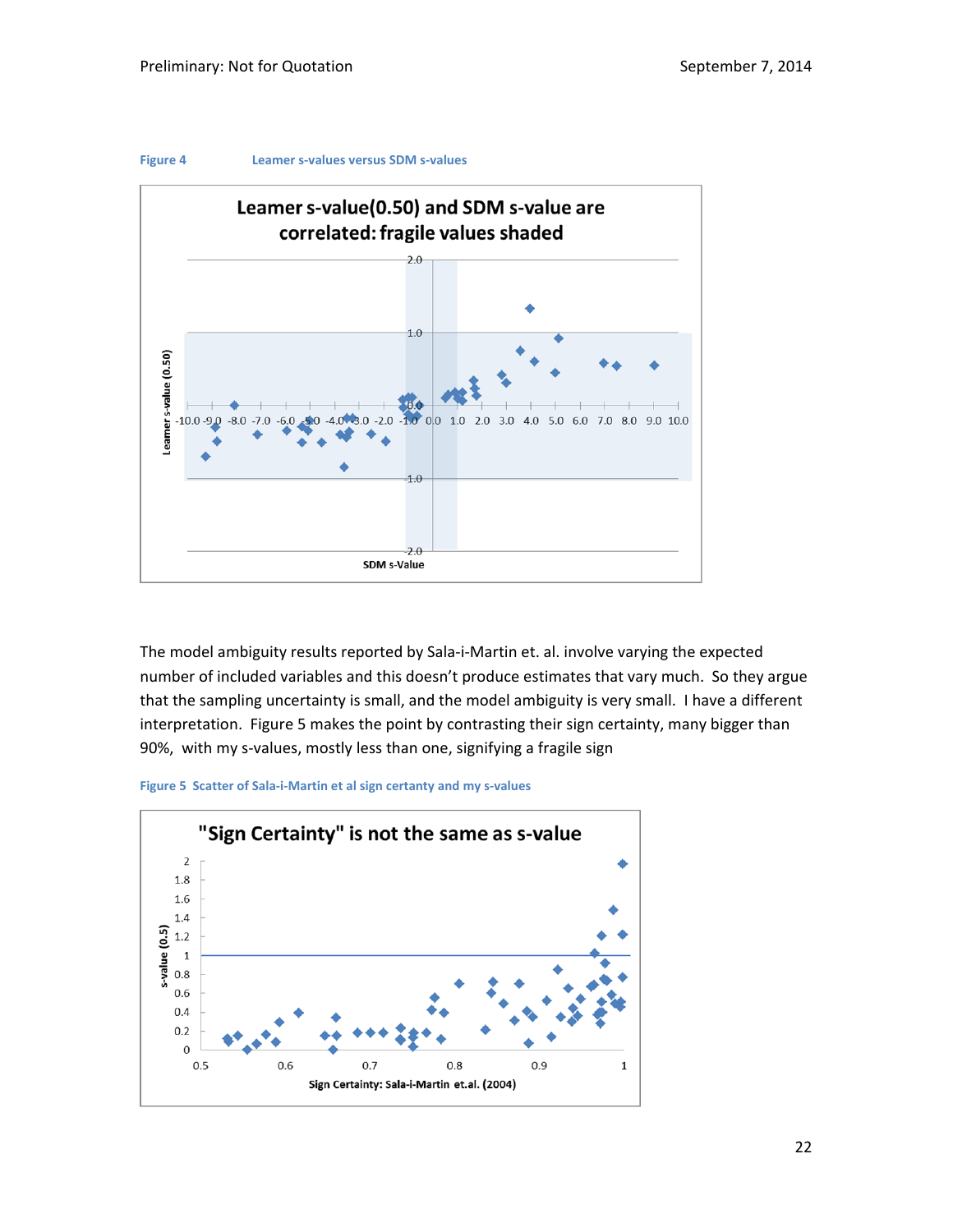### **8 Concluding Comments**

The most important point that I share with LS, Raftery, SDM and FLS and other contributors to this literature is that methodical soundness is an important goal, maybe an essential one. I believe that the only way an economist analyzing non‐experimental data can be methodologically sound is to be explicit about the prior information that is being utilized. Priors play a role, one way or another, and one of the great advantages of a Bayesian approach is that the method is sound and the prior explicit. Explicit is not the same as understandable, and understandable is the real goal. Making it understandable is a critical step toward getting it right. This paper amounts to a discussion about the kinds of priors that are both understandable and that might be deployed in broad sets of circumstances.

I propose that the journey toward understanding begin with the posterior mean of the regression coefficient vector associated with a given prior covariance matrix  $V_1$  which takes the familiar matrix weighted form. With that as the starting point there are three items to work on: What aspects of **V**<sup>1</sup> can be taken as known, what aspects can be estimated and what aspects require a sensitivity analysis because they are neither known nor estimable. Much of this literature implicitly makes the assumption that  $V_1$  is a diagonal matrix, thus imposing the restriction that the prior covariances are all zero. The message of Theorem 1 above is that this is tantamount to choosing a parameterization in which to omit variables. This still leaves the k diagonal elements either to estimate or to perturb. The parameterization can be further reduced by assuming a common variable inclusion probability θ and a common prior variance *v* 2 for regression coefficients of included variables. This makes the prior variances all equal to  $\theta$   $v^2$ which makes the prior covariance matrix proportional to the identity, connected to principal component regression per Theorem 3. This makes the inferences scale-dependent, which is wisely avoided with the conventional standardization of the scales to make the sample variance all one. Raftery/SDM produce scale invariant estimates because of their assumption that the conditional-on-inclusion prior variance  $v^2$  infinite, and LS use the g-prior to produce scaleinvariant estimates. Leamer(2014) deals with this scale issue by using standardized variables with unit variances.

I understand the potential importance of higher order moments of the prior, but am inclined to think our audience is likely to be confused and even bewildered after choosing the first and second moments. But on that point, much of what is written in this paper may inappropriately suggest a sharp dividing line between priors that have atoms of mass at zero (FLS, LS and SDM and Raftery) and priors that have central tendencies at zero but no mass points (Leamer). All these approaches do their best to approximate prior opinions, and produce estimates that at least are methodologically sound in contrast to the ad hoc methods used by many. My opinions are probably best captured with a prior density with a steeper central tendency than a normal distribution and flatter tails, which means that the prior gravitational force pulling estimates of coefficients toward zero should be powerful when the estimates are small but weak when the estimates are large. Expressed in words, I think the coefficients are pretty small but if they are not, then I don't really have much of an opinion. These beliefs might be captured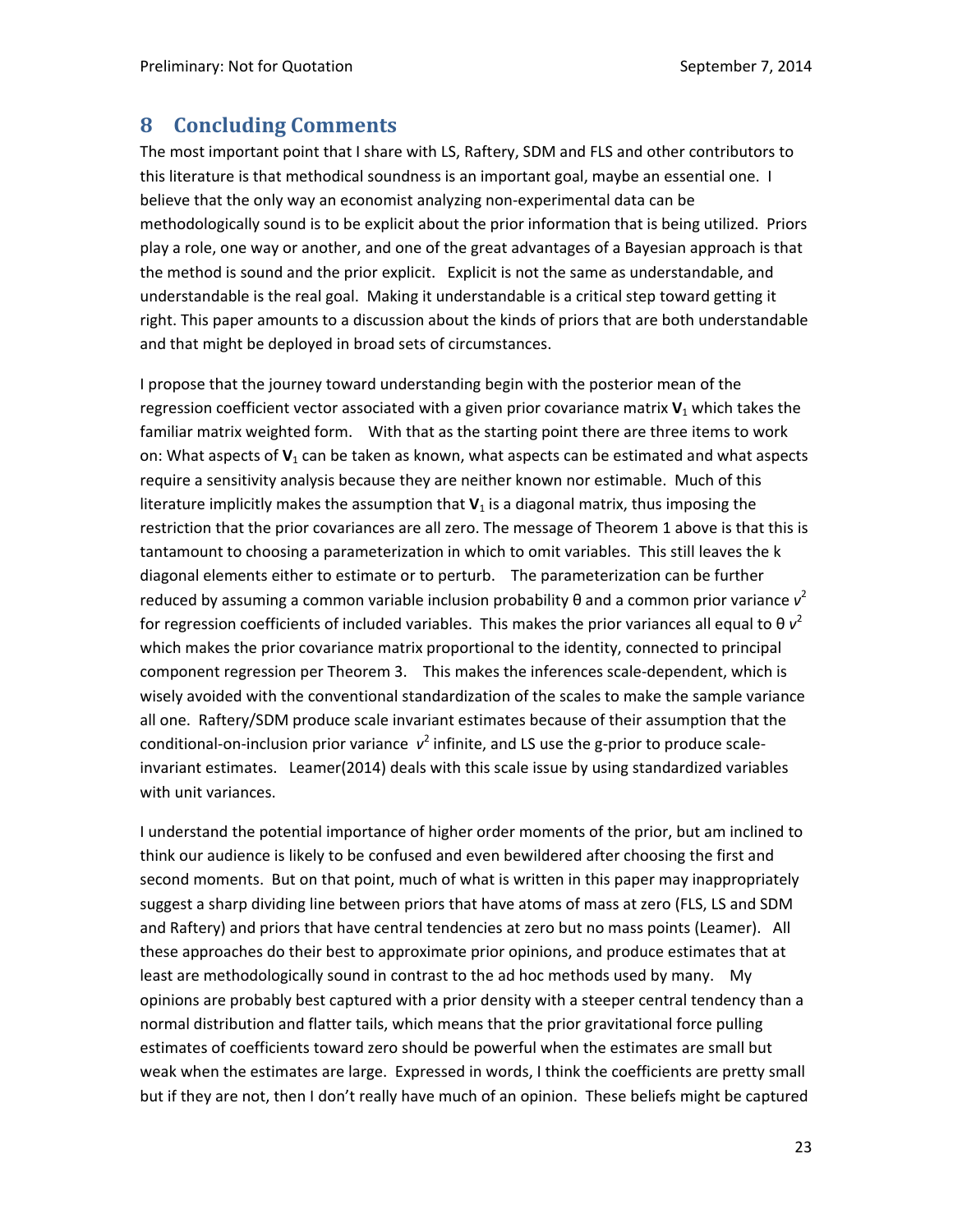adequately with a prior that is mixture of normals, some with small variances and some with large. FLS, LS and SDM use a mixture, including one normal with a zero variance which is how the atom of mass at zero is created. I have argued that this approximation goes awry when the sample information becomes great, but for small samples it might work just fine, and might be better than what I am proposing, which is a normal prior, not a mixture of normals.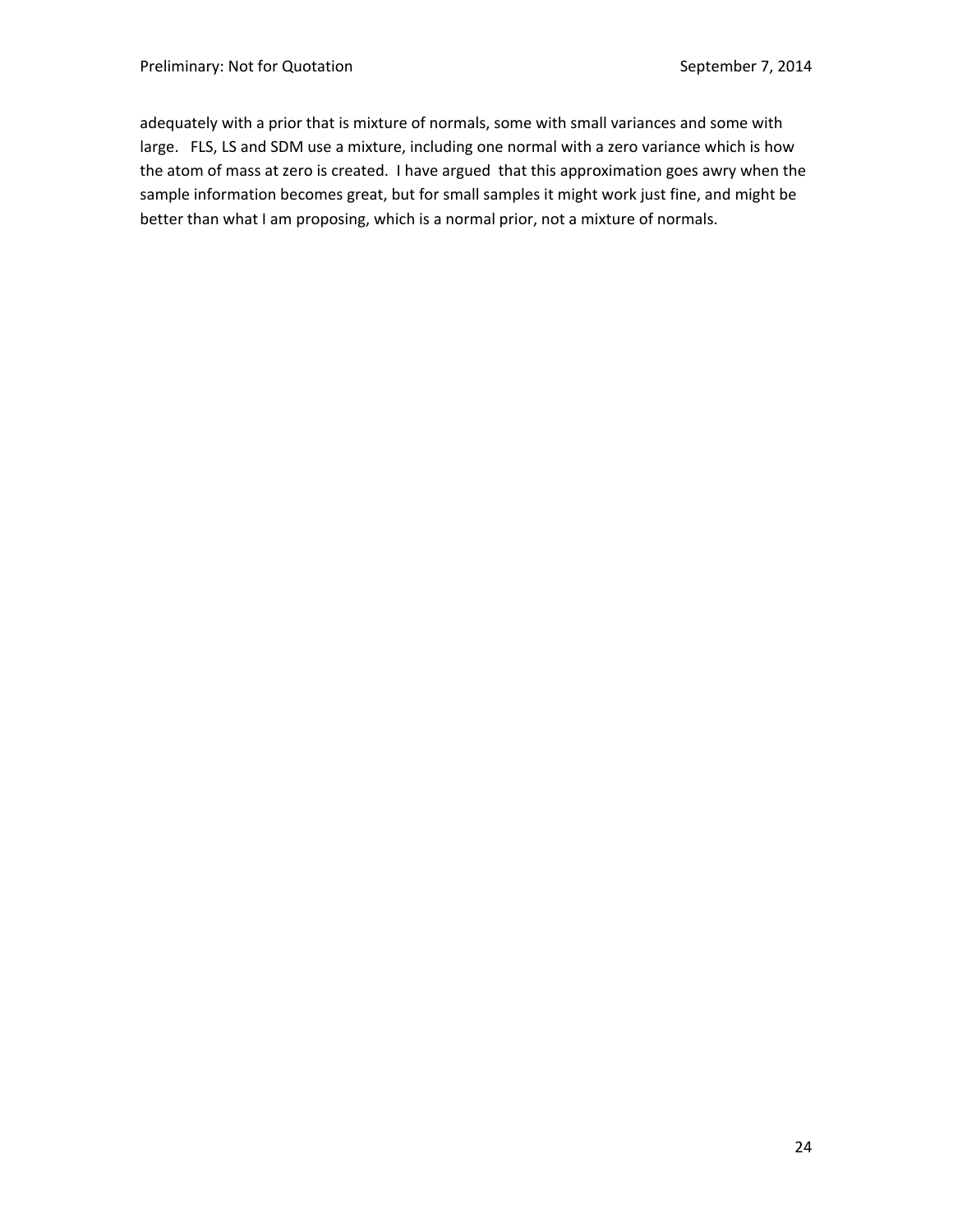#### **9 Appendix: Weighted Likelihoods with Diffuse Piors**

Consider a model with p included variables denoted by the *nxp* matrix of explanatory variables **X**p. Further assume that the p regression coefficients come from a normal distribution with variance proportional to the *pxp* identity matrix  $v_p^2 I_p$ . Then the unconditional (predictive) distribution of the vector **y** has mean vector **0** and covariance matrix  $\bm{U}=v_p^2\bm{X}_p\bm{X}_p' + \sigma^2\bm{I}_n$ :

$$
f_p(\mathbf{y}|\sigma^2) = (2\pi)^{-n/2} |\mathbf{U}|^{-1/2} \exp(-\frac{1}{2}\mathbf{y}'\mathbf{U}^{-1}\mathbf{y})
$$
 (1)

$$
U^{-1} = (\nu_p^2 X_p X_p' + \sigma^2 I_n)^{-1} = \sigma^{-2} I_n - \sigma^{-2} X_p (\sigma^{-2} X_p' X_p + \nu_p^{-2} I_p)^{-1} X_p' \sigma^{-2}
$$
  

$$
|U| = |\nu_p^2 X_p X_p' + \sigma^2 I_n| = |\sigma^2 I_n| |\nu_p^{-2} I_p + \sigma^{-2} X_p' X_p| / |\nu_p^{-2} I_p| = \sigma^{2n} \nu_p^{2p} |\nu_p^{-2} I_p + \sigma^{-2} X_p' X_p|
$$

where |*U*| is the determinant of the matrix *U*. This marginal likelihood is what multiplies the prior probability of each model to compute the posterior probability. Unfortunately, the marginal likelihood depends on that had-to-choose prior parameter  $v_p^2$ . A traditional way of getting rid of that dependence is to let the prior become infinitely diffuse by setting  $v_p^2$  equal to infinity, which produces Bayes estimates of regression coefficients the same as the OLS estimates. Some Bayesians imagine that this represents the kind of "ignorance" that "should" be the start of a scientific investigation, since this apparently lets the data speak, unencumbered by the opinions of the analyst. But the opinion represented by this distribution "spike and slab" prior is actually quite informative. It asserts that a coefficient is certainly large in the sense that the probability that it lies in any finite interval is zero. One can get away with that preposterous statement if the data are generated by a normal linear regression process with a known set of variables because the tails of the likelihood function decline so sharply that the data are able to overcome completely this wild prior opinion. To express this in a more constructive way, in the usual regression setting with a known set of explanatory variables, it doesn't much matter if you think that  $\,v^2_p$  is large, very large or very very large or infinite. They all imply about the same inferences from the data in a normal linear regression setting: just use OLS. Unfortunately, this lack of sensitivity logic doesn't apply to the model selection problem since a prior that has a mass point at zero cannot be otherwise diffuse for technical reasons discussed next, but rhetorically because it causes impossible dissonance between the perfect knowledge that a coefficient is zero and the perfect knowledge that the coefficient is larger in absolute value than any finite number.

Technically, we can see what happens when we try to make the prior diffuse by exploring the limit of the marginal likelihood as  $v_p^2$  converges to infinity. The limit of the quadratic form is

$$
\lim_{\nu_p^2 \to \infty} \mathbf{y}' \mathbf{U}^{-1} \mathbf{y} = \sigma^{-2} \mathbf{y}' \left( \mathbf{I}_n - \mathbf{X}_p (\mathbf{X}_p' \mathbf{X}_p)^{-1} \mathbf{X}_p' \right) \mathbf{y} = \frac{ESS_p}{\sigma^2}
$$
  
ESS =  $\mathbf{y}' \left( \mathbf{I}_n - \mathbf{X}_p (\mathbf{X}_p' \mathbf{X}_p)^{-1} \mathbf{X}_p' \right) \mathbf{y}$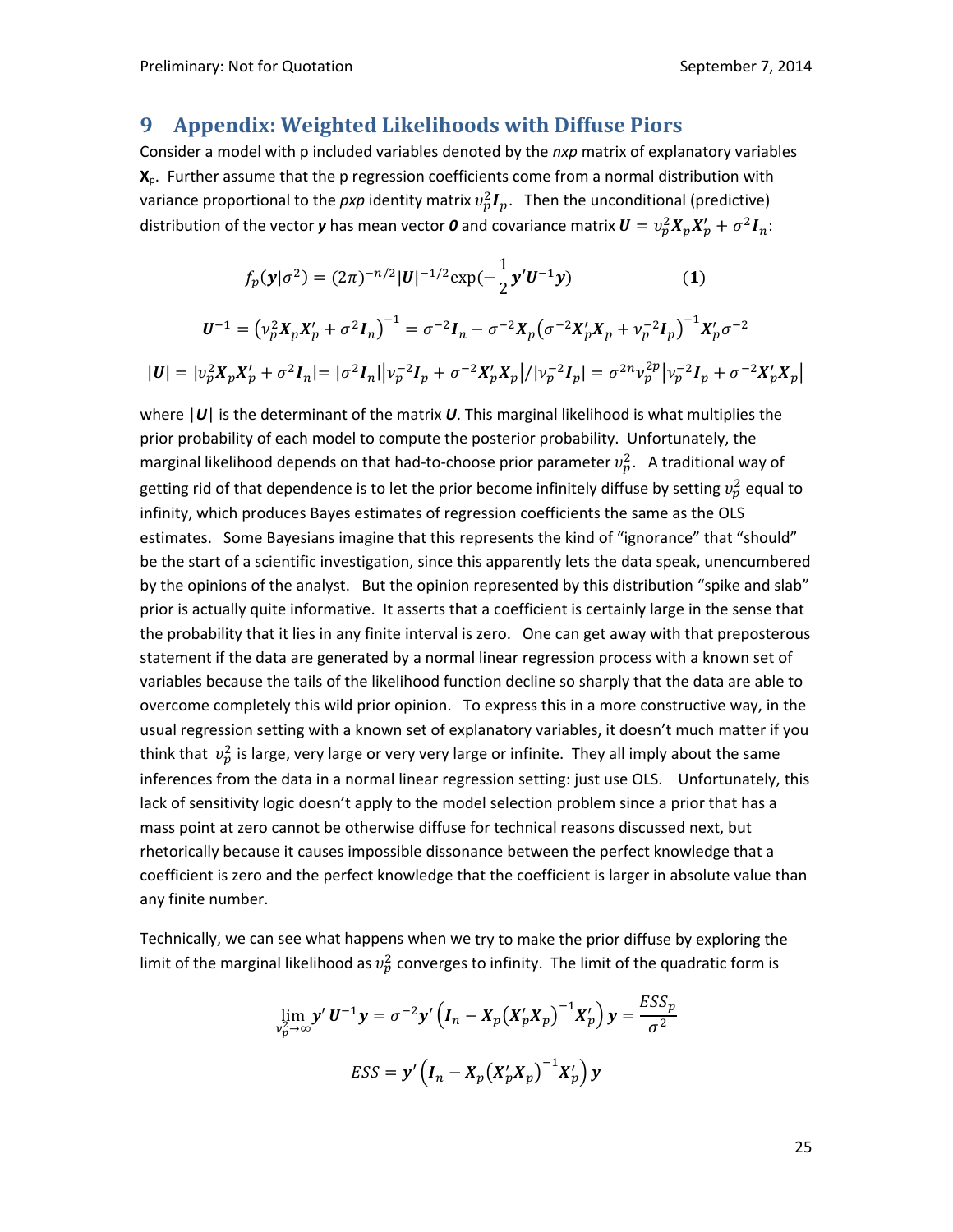The limit of the determinant is

$$
\lim_{\nu_p^2\to\infty}|U|^{-1/2}=\sigma^{-(n-p)}|X'_pX_p|^{-1/2}\nu_p^{-p}
$$

Thus the limiting form of the marginal likelihood is

$$
\lim_{\nu_p^2 \to \infty} f_p(\mathbf{y}|\sigma^2) \propto \nu_p^{-p} \sigma^{-(n-p)} |X'_p X_p|^{-1/2} \exp(-\frac{ESS_p}{2\sigma^2})
$$

To rid this expression of the  $\sigma^{-(n-p)}$  term, it is common to use the conjugate prior assumption that the prior variance  $v_p^2$  is proportional to the residual variance  $\sigma^2$  ,as if the prior information came from some previous sample from the same process:  $v_p^2 = \lambda_p^2 \sigma^2$ . Then  $v_p^{-p} \sigma^{-(n-p)} =$  $\lambda_p^{-p}\sigma^{-n}.~$  Since the term  $\sigma^{-n}$  is common to all models, we can drop it from the expression, just as we dropped the other constants.

More critically, this limit has a serious problem which is discussed in Leamer(1978, 108-114): This marginal likelihood in the limit is dominated by the term  $\,\nu_{p}^{-p}$  which converges to zero at a rate that increases with p the number of parameters. *This means that the models with the smallest number of parameters are infinitely better than any other models.* The only way to correct for this it to let the prior variance  $v_p^2$  converge to infinity in a way that is dependent on p,  $\lambda_p^p = \lambda_k^k$ , where k is the number of parameters in the largest model. To express this differently, we need to keep constant the ratios of the products of the variances of models of different size. Thus using  $v_p=\lambda_p\sigma=\lambda_k^{k/p}\sigma$  we find that  $v_p^p\sigma^{(n-p)}=\left(\lambda_k^{k/p}\sigma\right)^p\sigma^{(n-p)}\ =\lambda_k^k\sigma^n$  where  $\lambda_k^k$  is the same number for every model, and can be suppressed in the formula. Then we get the limiting expression

$$
\lim_{\nu_p^2 \to \infty} f_p(\mathbf{y}|\sigma^2) \propto |X'_p X_p|^{-1/2} (\sigma^2)^{-n/2} \exp(-\frac{ESS_p}{2\sigma^2})
$$

With  $h = \sigma^2$  having the "uninformative" prior distribution  $h^1$  *dh*, we can marginalize this parameter from the likelihood using the fact that a gamma distribution integrates to one to obtain:

$$
\int (h)^{n/2} \exp\left(-\frac{ESS_p}{2}h\right)h^{-1} dh \propto (ESS_p)^{-n/2}
$$

This produces the limiting marginal likelihood reported by Leamer(1978, page 111)

$$
\lim_{\nu_p^2 \to \infty} f_p(\mathbf{y}) \propto |X'_p X_p|^{-1/2} (ESS_p)^{-n/2}
$$

We can capture the sample size effect on  $|X'_p X_p|^{-1/2}$  by writing  $\mathbf{X}_p$ ' $\mathbf{X}_p$ =n  $\mathbf{S}_p$  where n is the sample size and  $S_p$  is the sample covariance matrix of the explanatory variables which, if drawn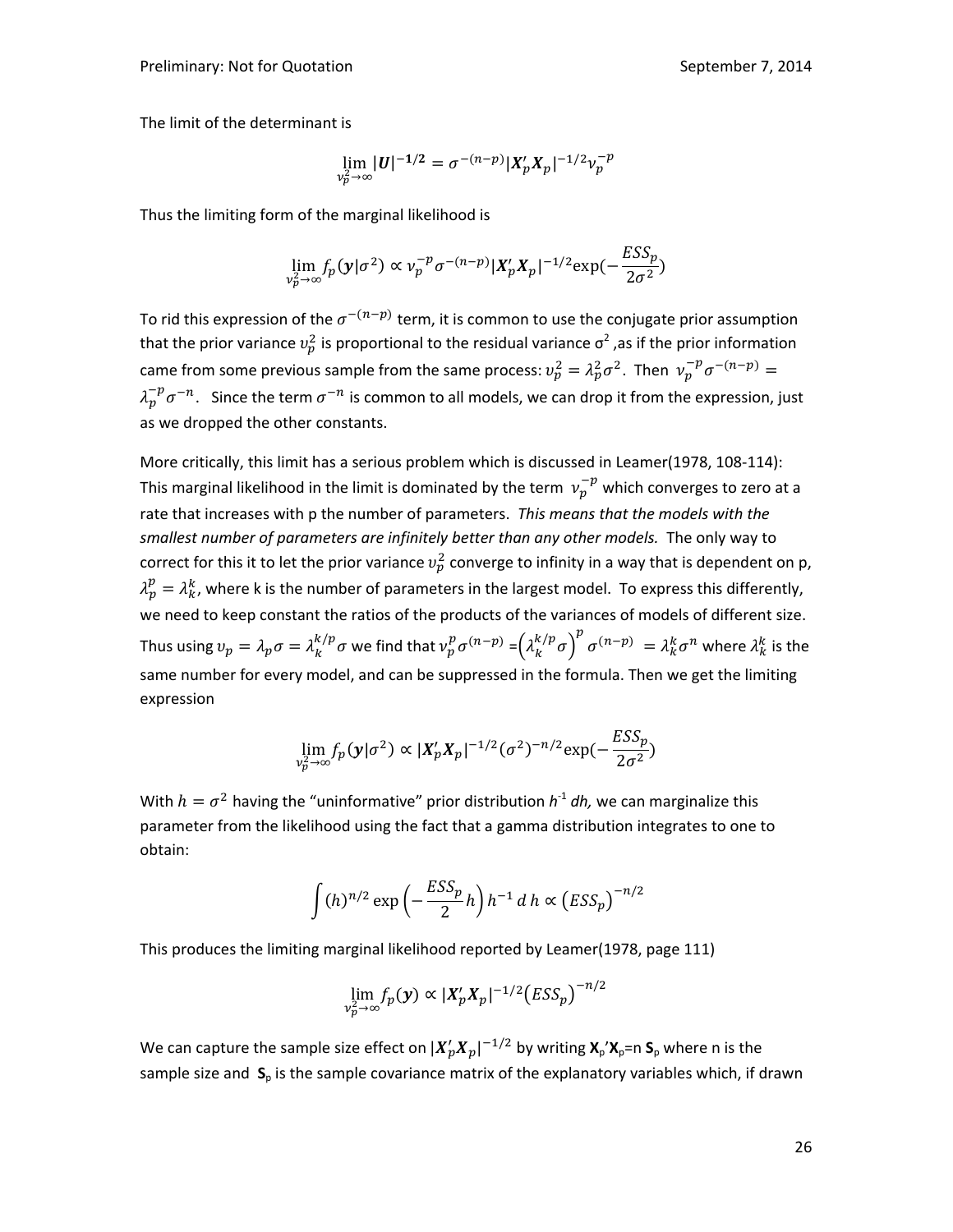from a stationary distribution will converge to the true covariance matrix as the sample size n increases.

$$
\lim_{\nu_p^2 \to \infty} f_p(\mathbf{y}) \propto |\mathbf{S}_p|^{-1/2} \mathrm{n}^{-p/2} \big( ESS_p \big)^{-n/2}
$$

Finally, we can hope that  $|S_p|$  doesn't vary enough across models to worry about. If the explanatory variables are drawn from a stationary distribution  $S_p$  will converge to the true covariance matrix as the sample size n increases. If that is the case, the sample size dependent components of this expression dominate, and we obtain the asymptotic marginal likelihood discussed in Leamer(1978,p.11) and used by Sala‐i‐Martin et. al.(2004)

$$
\lim_{n\to\infty}f_p(\mathbf{y})\propto \mathrm{n}^{-p/2}\big(ESS_p\big)^{-n/2}
$$

Two times the negative of the logarithm of this expression is the Schwarz(1978) criterion  $p log(n) + n log(ESS<sub>n</sub>).$ 

I have repeated the derivation of this result to reissue warnings regarding its use. The assumption of a conjugate prior has no connection with the reality that I live in, and the neglect of the generalized variance  $|S_n|$  seems mistaken. With two standardized variables, this determinant is one minus the squared correlation between the two variables. When this is kept in the formula, a two-variable model with a high correlation between the explanatory variables is given a helping hand, since it cannot be expected to fit as well as a model with two uncorrelated variables.  $^{13}$  That seems sensible to me, but I am not sure because another way to obtain the weighted  $2^k$  estimate discussed below produces the opposite result.

<sup>&</sup>lt;sup>13</sup> Incidentally, the formula breaks down if the covariance matrix of explanatory variables is singular (determinant zero), since the diffuse prior assumption that underlies the formula is inappropriate when the data are completely uninformative about a linear combination of parameters. Then, even with an infinite sample, the prior matters.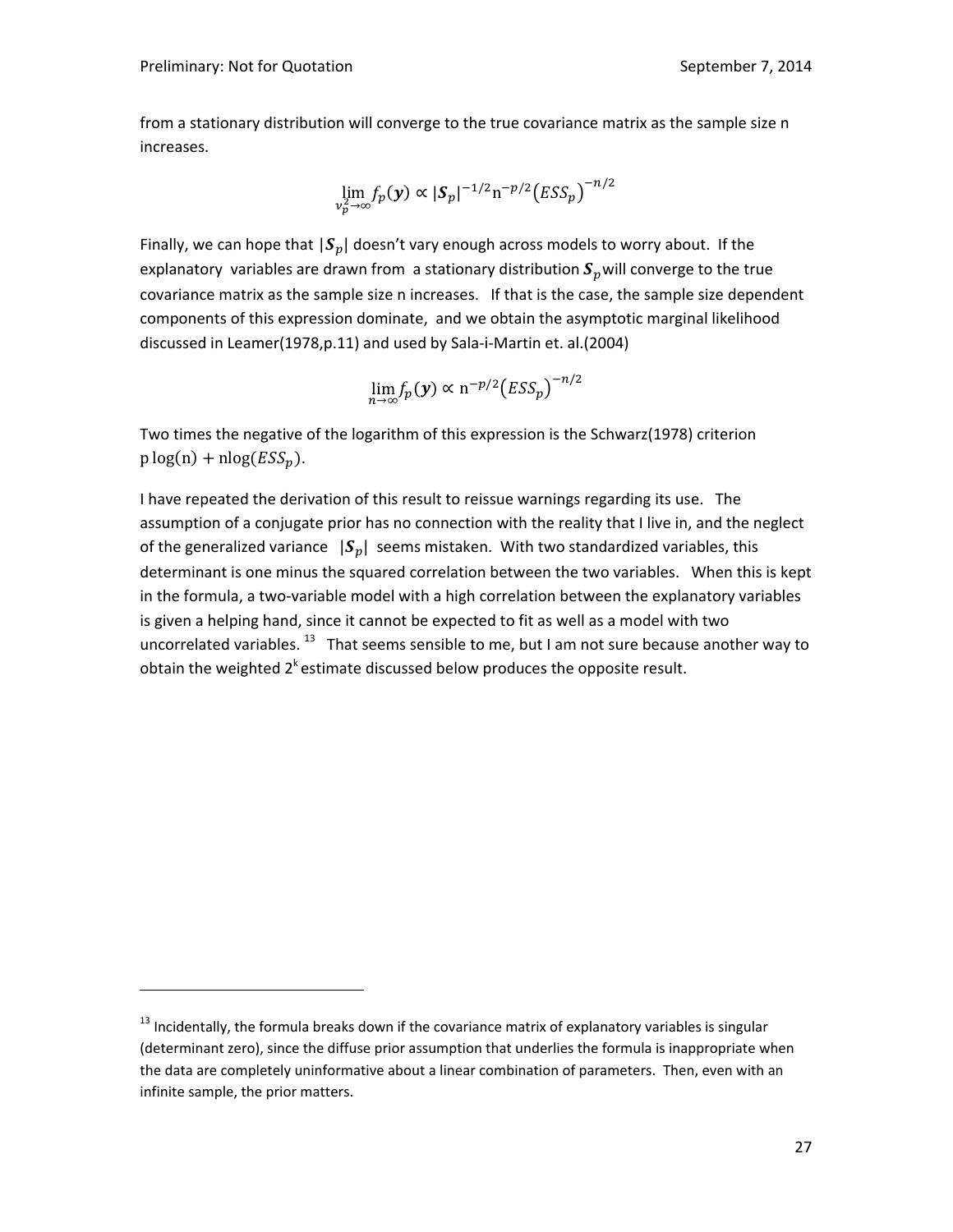# **10 References**

Akaike, H., 1977. "On entropy maximization principle". In: Krishnaiah, P.R. (Editor). Applications of Statistics, North‐Holland, Amsterdam, pp. 27–41.

Barro, Robert J. "Economic Growth in a Cross Section of Countries." *The Quarterly Journal of Economics*, 106 ( No. 2 1991): 407‐43.

Brock, W.A., Durlauf, S.N. and West, K.D. (2003). Policy evaluation in uncertain economic environments. *Brookings Papers on Economic Activity* 1:235‐322.

Brock, William A. and Steven N. Durlauf (2001) "Growth Empirics and Reality," *The World Bank Economic Review* , Vol. 15, No. 2 (2001) , pp. 229‐272

Carvalho, Carlos .M., Nicholas G. Polson, and James G Scott, (2010. "The horseshoe estimator for sparse signals." *Biometrika* 97, 465–480.

Chamberlain, Gary and Edward E. Leamer (1976) , "Matrix Weighted Averages and Posterior Bounds," *Journal of the Royal Statistical Society*, B, 38, 73‐84.

Durlauf, Steven N.(2000) Review of Growth, Inequality, and Globalization: Theory, History, and Policy. by Philippe Aghion; Jeffrey G. Williamson, *Journal of Economic Literature* , Vol. 38, No. 3 (Sep., 2000) , pp. 637‐638

Eicher, T.S., Papageorgiou, C., Raftery, A.E., (2011). Default priors and predictive performance in Bayesian model averaging, with application to growth determinants. *Journal of Applied Econometrics 26*, 30–55.

Fernández, Carmen , Eduardo Ley and Mark F. J. Steel(2001a), "Model Uncertainty in Cross‐ Country Growth Regressions," *Journal of Applied Econometrics*, Vol. 16, No. 5 (Sep. ‐ Oct., 2001), pp. 563‐576

Fernández, Carmen , Eduardo Ley and Mark F. J. Steel(2001b), "Benchmark priors for Bayesian model averaging." *Journal of Econometrics* 100, 381–427.

Hoerl, Arthur E. and Robert W. and Kennard (1970), "Ridge Regression: Biased Estimation for Nonorthogonal Problems," *Technometrics,* Vol. 12, No. 1 (Feb 1970), 55‐67.

Kalli, Maria and Jim E. Griffin (2013), "Time‐varying sparsity in dynamic regression models, *Journal of Econometrics*, Available online 8 November 2013

Kruskal, William (1978) "Tests of Significance" in William H Kruskal and Judith M. Tanur ed. (1978) *International Encyclopedia of Statistics*, The Free Press: New York, pp. 944‐958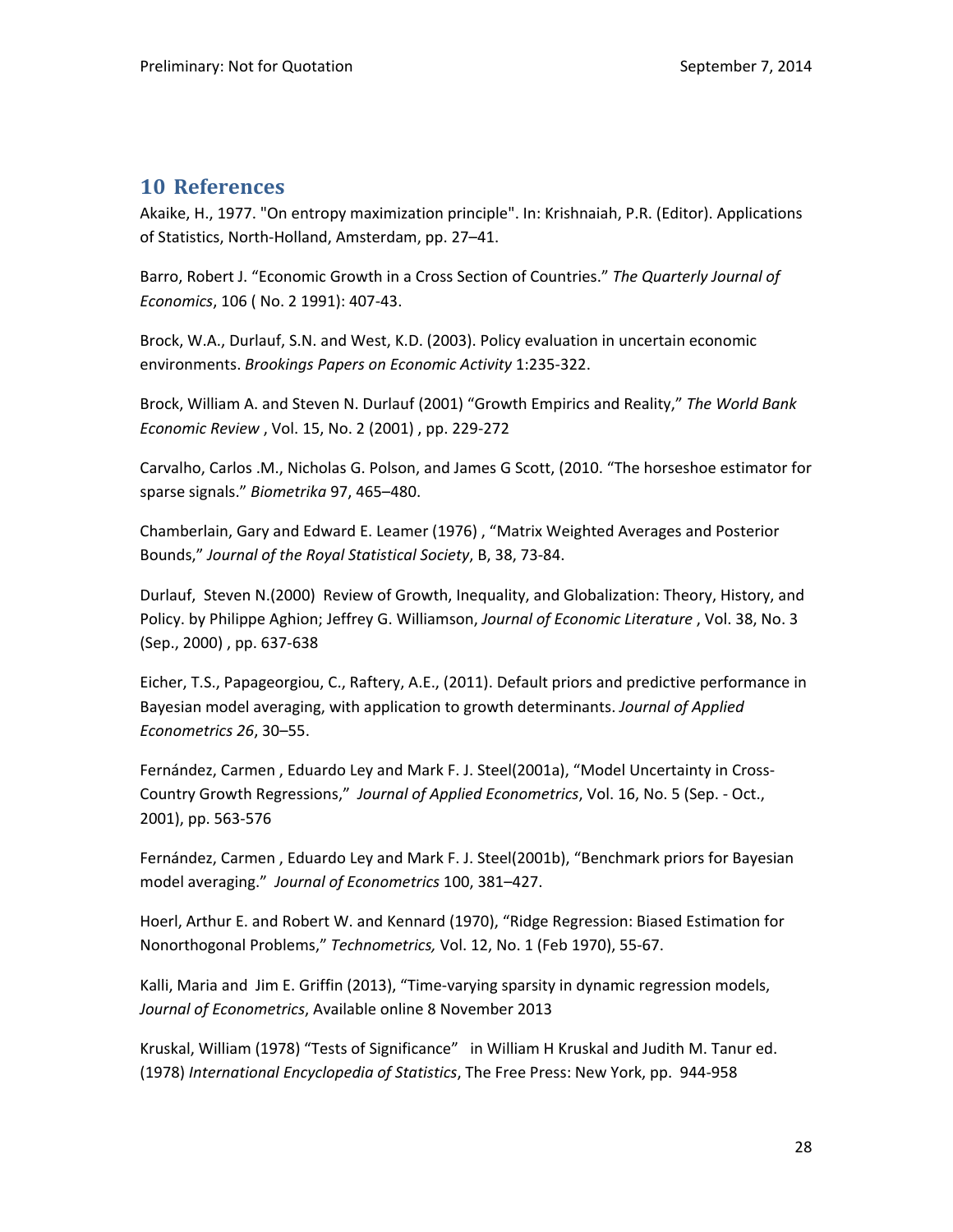Leamer, Edward E. (1975) "A Result on the Sign of Restricted Least Squares Estimates," *Journal of Econometrics,* 3 (1975), 387‐390.

Leamer, Edward E. (1978) *Specification Searches: Ad Hoc Inference With Nonexperimental Data*, New York: Wiley.

Leamer, Edward E. (1982), "Sets of Posterior Means with Bounded Variance Priors," *Econometrica,* Vol. 50, No. 3 (May 1982), pp. 725‐736.

Leamer, Edward E. (2014), "S‐values: Conventional measures of the sturdiness of regression coefficients," working paper.

Leamer, Edward E. and Gary Chamberlain (1976) "A Bayesian Interpretation of Pretesting," with G. Chamberlain, *Journal of the Royal Statistical Society*, Series B, 38 (No. 1, 1976), 85‐94.

Ley, Eduardo, Mark F. J. Steel and Carmen Fernández, (2009), "On the effect of prior assumptions in Bayesian model averaging with applications to growth regression." *Journal of Applied Econometrics* 24, 651–674.

Ley, Eduardo, Mark F. J. Steel and Carmen Fernández, (2012), Mixtures of g‐priors for Bayesian model averaging with economic applications. *Journal of Econometrics* , 171, 251–266.

Ley, Eduardo, Mark F. J. Steel (2009), "On the Effect of Prior Assumptions on Bayesian Model Averaging with Applications to Growth Regression," *Journal of Applied Econometrics*, 24: 651‐ 674.

Levine, Ross and David Renelt (1992) "A Sensitivity Analysis of Cross‐Country Growth Regressions," The American Economic Review, V 82, Issue 4 (Sept), 942‐963.

F. Liang, R. Paulo, G. Molina, M. A. Clyde, and J. O. Berger. (2008).Mixtures of g‐priors for Bayesian variable selection. J. Am. Stat. Assoc.,130(481):410–423,

Mitchell, T.J. and Beauchamp, J.J. (1988). Bayesian variable selection in linear regression. *Journal of the American Statistical Association* 83:1023‐1032.

Raftery, A.E. (1995). Bayesian model selection for social research. *Sociological Methodology*, 25:111{163.

Rodrik, Dani (2012)"Why We Learn Nothing from Regressing Economic Growth on Policies," Seould Journal of Economics, Vol 25, No. 2, 137‐

Sala‐I‐Martin, Xavier X. (1997a), "I Just Ran Two Million Regressions" , *The American Economic Review,* Vol. 87, No. 2, Papers and Proceedings . (May, 1997), pp. 178‐183.

\_\_\_\_\_\_\_\_\_\_\_\_\_\_\_(1997b) "I Just Ran Four Million Regressions." National Bureau of Economic Research (Cambridge, MA) Working Paper No. 6252, November .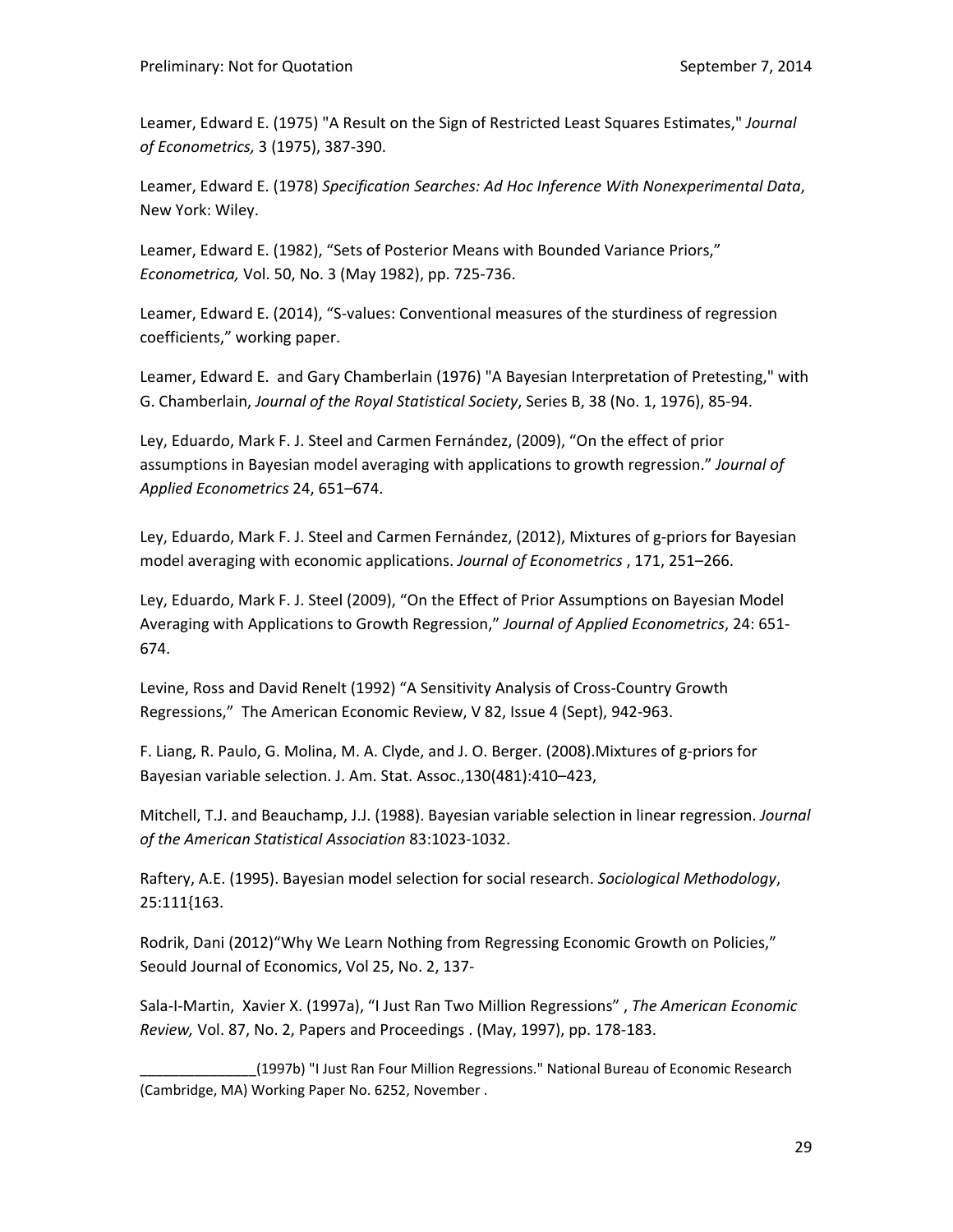Sala-i-Martin, Xavier, Gernot Doppelhofer and Ronald I. Miller (2004), "Determinants of Long-Term Growth: A Bayesian Averaging of Classical Estimates (BACE) Approach," *The American Economic Review*, Vol. 94, No. 4 (Sep., 2004), pp. 813‐835

Schwarz, Gideon E. (1978). "Estimating the dimension of a model". Annals of Statistics 6 (2): 461–464. doi:10.1214/aos/1176344136. MR 468014.

Taplin RH, Raftery AE. (1994). "Analysis of agricultural field trials in the presence of outliers and fertility jumps." *Biometrics* 50: 764–781.

Zellner, A. and Siow, A. (1980) Posterior odds ratios for selected regression hypotheses. In Bayesian Statistics: Procee dings of the First International Meeting held in Valencia (Spain) , (eds. J. M. Bernardo, M. H. DeGroot, D. V. Lindley and A. F. M. Smith), pp. 585{603. Valencia: University Press.

Zellner, A. (1983). Applications of Bayesian analysis in econometrics. The Statistician , 32, 23–34

Zellner, A. (1986) On assessing prior distributions and Bayesian regression analysis with g‐prior distributions. In Bayesian Inference and Decision Techniques: Essays in Honor of Bruno de Finetti , (eds. P . K. Goel and A. Zellner), pp. 233‐243. North‐Holland/Elsevier.

Ziliak, Stephen, and McCloskey, Deirdre, (2008). *The Cult of Statistical Significance: How the Standard Error Costs Us Jobs, Justice, and Lives*. Ann Arbor, University of Michigan Press, 2009.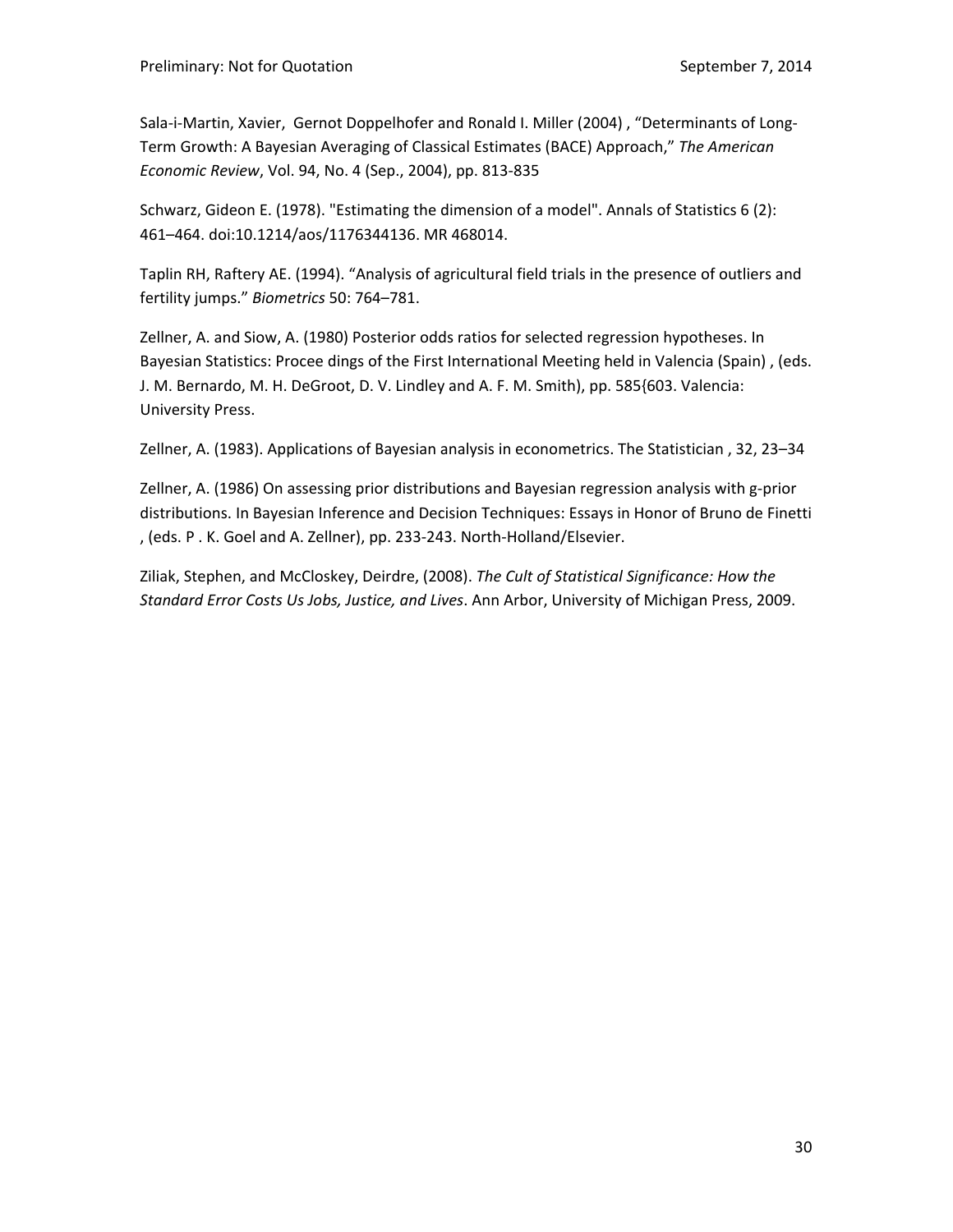# **Tables**

#### **Table 1 SDM Measures of Statistical Significance compared with OLS**

#### TABLE 2 BASELINE ESTIMATION FOR All 67 VARIABLES

Source: Sala‐i‐Martin, Doppelhofer and Miller (2004)

|    |                                    | OLS     | Posterior<br>inclusion | BACE<br>sign<br>certainty |
|----|------------------------------------|---------|------------------------|---------------------------|
|    |                                    | $1-p/2$ | prob.                  | prob.                     |
|    |                                    |         |                        | kbar=7                    |
|    |                                    |         |                        |                           |
|    |                                    |         | (1)                    | (4)                       |
| 1  | East Asian dummy                   | 0.7475  | 0.823                  | 0.999                     |
| 2  | Primary schooling 1960             | 0.9225  | 0.796                  | 0.999                     |
| 3  | Investment price                   | 0.984   | 0.774                  | 0.999                     |
| 4  | GDP 1960 (log)                     | 0.8065  | 0.685                  | 0.999                     |
| 5  | Fraction of tropical area          | 0.767   | 0.563                  | 0.997                     |
| 6  | Population density coastal 1960's  | 0.6165  | 0.428                  | 0.996                     |
| 7  | Malaria prevalence in 1960's       | 0.7425  | 0.252                  | 0.99                      |
| 8  | Life expectancy in 1960            | 0.6195  | 0.209                  | 0.986                     |
| 9  | <b>Fraction Confucian</b>          | 0.8115  | 0.206                  | 0.988                     |
| 10 | African dummy                      | 0.7055  | 0.154                  | 0.98                      |
| 11 | Latin American dummy               | 0.674   | 0.149                  | 0.969                     |
| 12 | Fraction GDP in mining             | 0.8475  | 0.124                  | 0.978                     |
| 13 | Spanish colony                     | 0.7465  | 0.123                  | 0.972                     |
| 14 | Years open                         | 0.587   | 0.119                  | 0.977                     |
| 15 | <b>Fraction Muslim</b>             | 0.761   | 0.114                  | 0.973                     |
| 16 | <b>Fraction Buddhist</b>           | 0.77    | 0.108                  | 0.974                     |
| 17 | Ethnolinguistic fractionalization  | 0.5045  | 0.105                  | 0.974                     |
| 18 | Government consumption share 1960' | 0.828   | 0.104                  | 0.975                     |
| 19 | Population density 1960            | 0.5925  | 0.086                  | 0.965                     |
| 20 | Real exchange rate distortions     | 0.5825  | 0.082                  | 0.966                     |
| 21 | Fraction speaking foreign language | 0.763   | 0.08                   | 0.962                     |
| 22 | (Imports + exports)/GDP            | 0.5245  | 0.076                  | 0.949                     |
| 23 | Political rights                   | 0.668   | 0.066                  | 0.939                     |
| 24 | Government share of GDP            | 0.8355  | 0.063                  | 0.935                     |
| 25 | Higher education in 1960           | 0.8105  | 0.061                  | 0.946                     |
| 26 | Fraction population in tropics     | 0.6715  | 0.058                  | 0.94                      |
| 27 | Primary exports in 1970            | 0.624   | 0.053                  | 0.926                     |
| 28 | Public investment share            | 0.9425  | 0.048                  | 0.922                     |
| 29 | <b>Fraction Protestant</b>         | 0.6425  | 0.046                  | 0.909                     |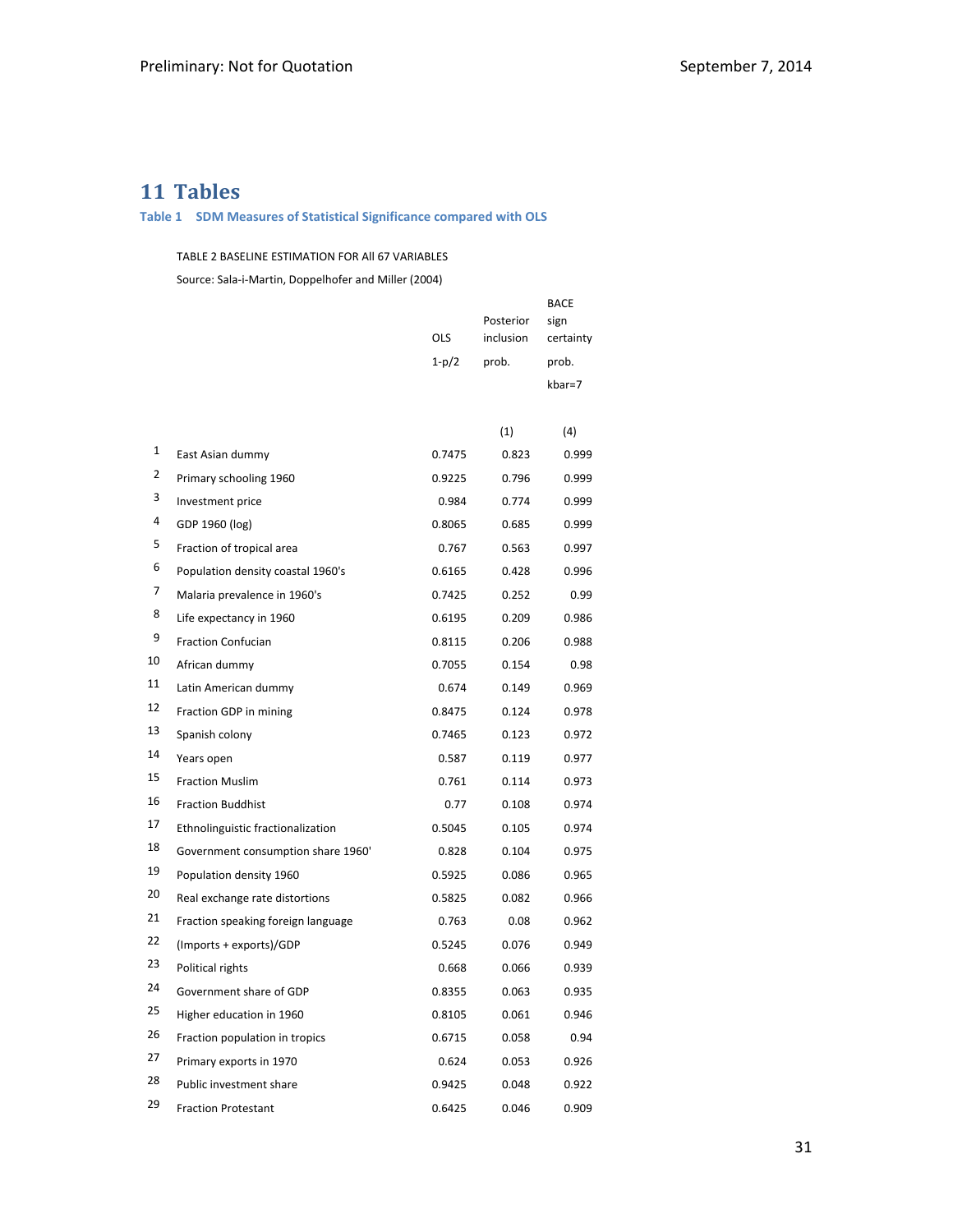# Preliminary: Not for Quotation **by the Contract of September 7, 2014**

| 30 | <b>Fraction Hindu</b>                      | 0.605  | 0.045 | 0.915 |
|----|--------------------------------------------|--------|-------|-------|
| 31 | Fraction population less than 15           | 0.7275 | 0.041 | 0.871 |
| 32 | Air distance to big cities                 | 0.714  | 0.039 | 0.888 |
| 33 | Government consumption share deflated with |        |       |       |
|    | <b>GDP</b> prices                          | 0.7175 | 0.036 | 0.893 |
| 34 | Absolute latitude                          | 0.758  | 0.033 | 0.737 |
| 35 | <b>Fraction Catholic</b>                   | 0.5305 | 0.033 | 0.837 |
| 36 | Fertility in 1960's                        | 0.6515 | 0.031 | 0.767 |
| 37 | European dummy                             | 0.616  | 0.03  | 0.544 |
| 38 | Outward orientation                        | 0.559  | 0.03  | 0.886 |
| 39 | Colony dummy                               | 0.615  | 0.029 | 0.858 |
| 40 | Civil liberties                            | 0.63   | 0.029 | 0.846 |
| 41 | Revolutions and coups                      | 0.862  | 0.029 | 0.877 |
| 42 | British colony                             | 0.67   | 0.027 | 0.844 |
| 43 | Hydrocarbon deposits in 1993               | 0.5935 | 0.025 | 0.773 |
| 44 | Fraction population over 65                | 0.73   | 0.022 | 0.566 |
| 45 | Defense spending share                     | 0.8365 | 0.021 | 0.737 |
| 46 | Population in 1960                         | 0.7095 | 0.021 | 0.806 |
| 47 | Terms of trade growth in 1960's            | 0.509  | 0.021 | 0.752 |
| 48 | Public education spending/GDP in 1960's    | 0.839  | 0.021 | 0.777 |
| 49 | Landlocked country dummy                   | 0.5245 | 0.021 | 0.701 |
| 50 | Religion measure                           | 0.545  | 0.02  | 0.751 |
| 51 | Size of economy                            | 0.7115 | 0.02  | 0.661 |
| 52 | Socialist dummy                            | 0.542  | 0.02  | 0.788 |
| 53 | English-speaking population                | 0.7285 | 0.02  | 0.686 |
| 54 | Average inflation 1960-1990                | 0.613  | 0.02  | 0.784 |
| 55 | Oil-producing country dummy                | 0.5335 | 0.019 | 0.751 |
| 56 | Population growth rate 1960-1990           | 0.538  | 0.019 | 0.533 |
| 57 | Timing of independence                     | 0.577  | 0.019 | 0.716 |
| 58 | Fraction of Land Area Near Navigable Water | 0.635  | 0.019 | 0.657 |
| 59 | Square of inflation 1960-1990              | 0.666  | 0.018 | 0.736 |
| 60 | Fraction spent in war 1960-1990            | 0.548  | 0.016 | 0.555 |
| 61 | Land area                                  | 0.525  | 0.016 | 0.577 |
| 62 | Tropical climate zone                      | 0.693  | 0.016 | 0.616 |
| 63 | Terms of trade ranking                     | 0.5775 | 0.016 | 0.647 |
| 64 | Capitalism                                 | 0.8435 | 0.015 | 0.589 |
| 65 | <b>Fraction Orthodox</b>                   | 0.55   | 0.015 | 0.66  |
| 66 | War participation 1960-1990                | 0.566  | 0.015 | 0.593 |
| 67 | Interior density                           | 0.616  | 0.015 | 0.532 |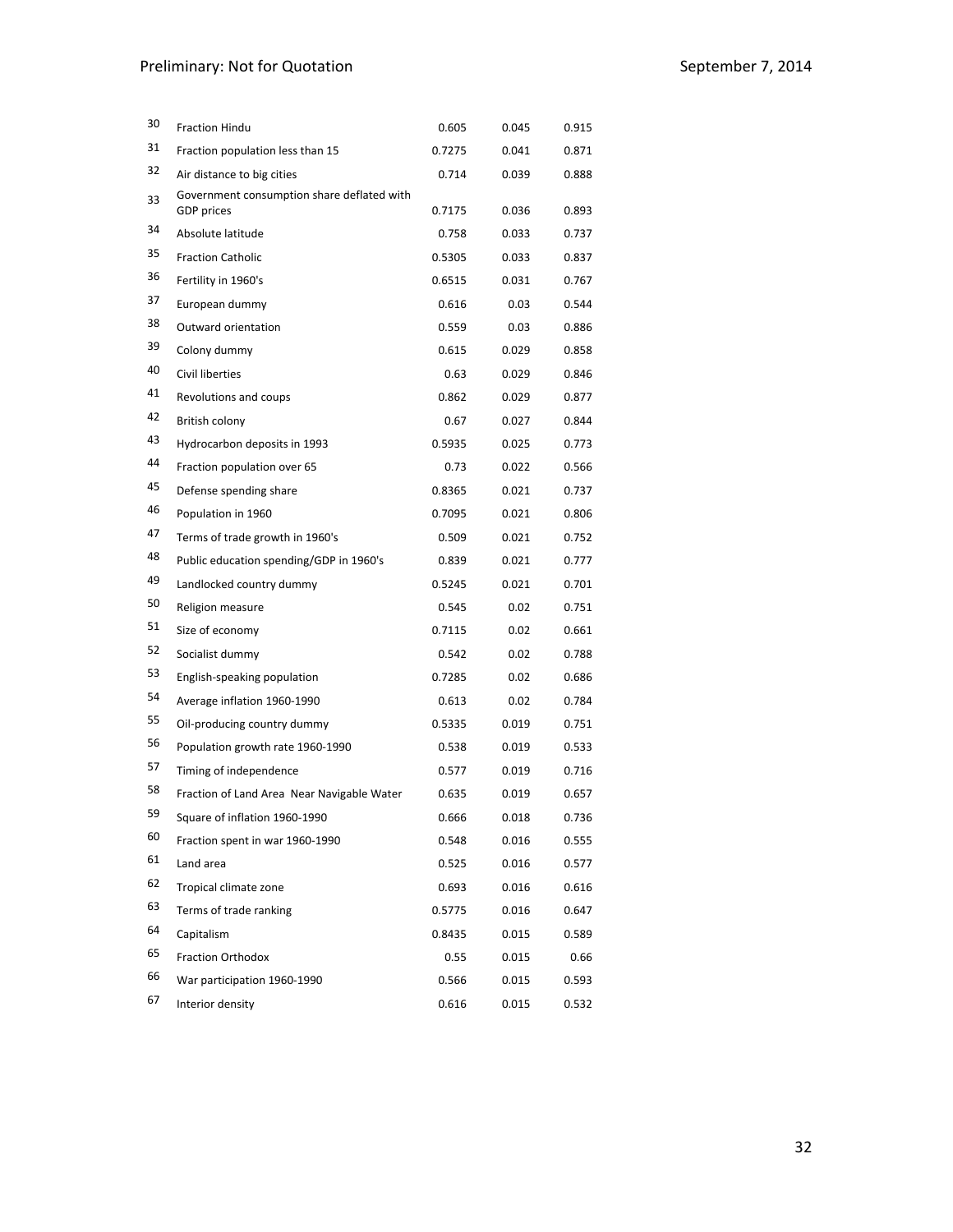### **Table 2 Leamer s‐value and apparent SDM s‐value**

#### SDM Table 4

Posterior Means Conditional on Inclusion with Different Prior Model Sizes

Ranked by implicit s‐value = (Max+Min)/(Max‐Min)

|                |              |                                   |              |            | SDM     | s-val   |
|----------------|--------------|-----------------------------------|--------------|------------|---------|---------|
| Order          | Rank         | Variable                          | kbar5        | kbar28     | "s-val" | (0.50)  |
| 1              | 34           | Absolute latitude                 | 0.000169     | $-5.4E-05$ | 0.5     | 0.10    |
| $\overline{2}$ | 60           | Fraction spent in war 1960-1990   | $-0.00256$   | 0.000801   | $-0.5$  | 0.00    |
| 3              | 51           | Size of economy                   | $-0.00073$   | 0.000166   | $-0.6$  | $-0.15$ |
| 4              | 37           | European dummy                    | $-0.00138$   | 0.006152   | 0.6     | 0.15    |
| 5              | 63           | Terms of trade ranking            | $-0.00418$   | 0.000894   | $-0.6$  | $-0.15$ |
| 6              | 54           | Average inflation 1960-1990       | $-8.2E - 05$ | 0.000008   | $-0.8$  | 0.11    |
| 7              | 53           | English-speaking population       | $-0.00484$   | 0.000311   | $-0.9$  | $-0.18$ |
| 8              | 47           | Terms of trade growth in 1960's   | 0.035425     | $-0.00154$ | 0.9     | 0.18    |
| 9              | 59           | Square of inflation 1960-1990     | $-1E-06$     | 0          | $-1.0$  | 0.11    |
| 10             | 67           | Interior density                  | 0            | $-4E-06$   | $-1.0$  | $-0.12$ |
| 11             | 56           | Population growth rate 1960-1990  | 0.059271     | 0.001145   | 1.0     | 0.09    |
| 12             | 50           | Religion measure                  | $-0.00441$   | $-0.00041$ | $-1.2$  | $-0.03$ |
| 13             | 57           | Timing of independence            | 0.001258     | 0.000121   | 1.2     | 0.18    |
| 14             | 44           | Fraction population over 65       | 0.011873     | 0.118943   | 1.2     | 0.06    |
| 15             | 64           | Capitalism                        | $-0.00009$   | $-0.00089$ | $-1.2$  | 0.08    |
| 16             | 65           | Fraction Orthodox                 | 0.007559     | 0.001914   | 1.7     | 0.34    |
| 17             | 45           | Defense spending share            | 0.052439     | 0.013697   | 1.7     | 0.23    |
| 18             | 55           | Oil-producing country dummy       | 0.003559     | 0.000995   | 1.8     | 0.13    |
| 19             | 7            | Malaria prevalence in 1960's      | $-0.0173$    | $-0.0054$  | $-1.9$  | $-0.49$ |
| 20             | 62           | Tropical climate zone             | $-0.00326$   | $-0.0014$  | $-2.5$  | $-0.39$ |
| 21             | 43           | Hydrocarbon deposits in 1993      | 0.00022      | 0.000461   | 2.8     | 0.42    |
| 22             | 31           | Fraction population less than 15  | 0.045099     | 0.0226     | 3.0     | 0.31    |
| 23             | 36           | Fertility in 1960's               | $-0.00593$   | $-0.01117$ | $-3.3$  | $-0.18$ |
| 24             | 25           | Higher education in 1960          | $-0.07373$   | $-0.04013$ | $-3.4$  | $-0.36$ |
| 25             | 49           | Landlocked country dummy          | $-0.00151$   | $-0.00273$ | $-3.5$  | $-0.18$ |
| 26             | 26           | Fraction population in tropics    | $-0.01201$   | $-0.00668$ | $-3.5$  | $-0.44$ |
| 27             | 14           | Years open                        | 0.012831     | 0.007235   | 3.6     | 0.75    |
| 28             | 28           | Public investment share           | $-0.04923$   | $-0.08696$ | $-3.6$  | $-0.85$ |
| 29             | 13           | Spanish colony                    | $-0.01102$   | $-0.00641$ | $-3.8$  | $-0.40$ |
| 30             | $\mathbf{1}$ | East Asian dummy                  | 0.023633     | 0.014105   | 4.0     | 1.33    |
| 31             | 42           | British colony                    | 0.004059     | 0.00248    | 4.1     | 0.60    |
| 32             | 17           | Ethnolinguistic fractionalization | $-0.01192$   | $-0.0076$  | $-4.5$  | $-0.51$ |
| 33             | 35           | <b>Fraction Catholic</b>          | $-0.00663$   | $-0.00995$ | $-5.0$  | $-0.21$ |